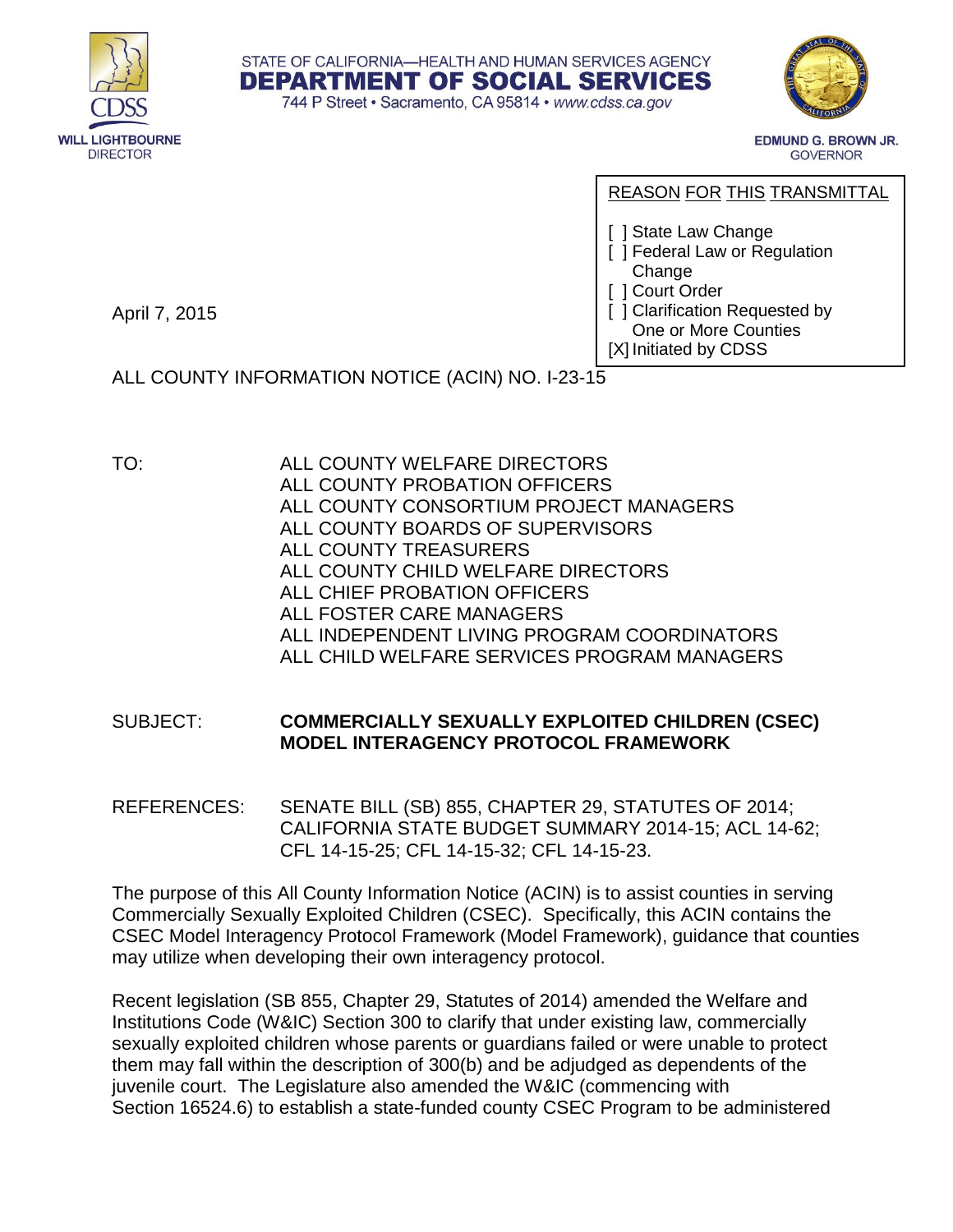ACIN No. I-23-15 Page Two

by the California Department of Social Services (CDSS). During State Fiscal Year 2014-15, counties may opt into the Program by developing interagency protocols to serve children who have been commercially sexually exploited. These protocols must be developed by a team led by a representative of the county human services department and must include representatives from county probation, county mental health, county public health and the juvenile court, and may include others such as local education agencies, local law enforcement, survivors of sexual exploitation and trafficking, and other providers as necessary. Other providers can also include, but are not limited to, advocates such as children's attorneys, court-appointed special advocates, and direct service providers.

A collaborative, interagency approach is necessary to address the complex needs of commercially sexually exploited children. Protocols are a tool to establish interagency roles, responsibilities, and procedures for identifying, assessing, and serving commercially sexually exploited children, and as such are recommended for all counties whether or not they elect to opt-in to the CSEC Program in the current fiscal year.

In addition, on September 29, 2014 the President signed Public Law 113-183, Preventing Sex Trafficking and Strengthening Families Act to Benefit Children and Youth. This new federal law contains several provisions relating to sex-trafficked children, including a requirement that agencies develop policies and procedures for identifying, documenting, and determining appropriate services for serving youth who the State has reasonable cause to believe is, or is at risk of being, a victim of sex trafficking. The federal law further requires that these policies and procedures be developed in consultation with law enforcement, juvenile justice systems, heath care providers, education agencies, and organizations with experience in dealing with at-risk youth. Additional information regarding the new federal law and other CSEC provisions will be provided in future letter(s).

The CSEC Model Interagency Protocol Framework (Model Framework), and accompanying background documents that are attached to this letter were prepared by the California Child Welfare Council's Commercially Sexually Exploited Children Action Team (CSEC AT), whose goal is to develop a coordinated, interagency approach to ensure that children who are commercially sexually exploited and children at-risk of becoming exploited are identified, protected, and receive the services they need to overcome trauma and thrive. The Model Framework and its supporting documents are the result of the collaboration of numerous agencies and partners and are informed by state and national promising practices for serving this population. It provides guiding principles for counties to develop their own protocols to serve commercially sexually exploited children, and guidance on forming an interagency steering committee, establishing a structure for individualized multidisciplinary teams for identified CSEC, and defining the responsibilities of each agency participating in the county's interagency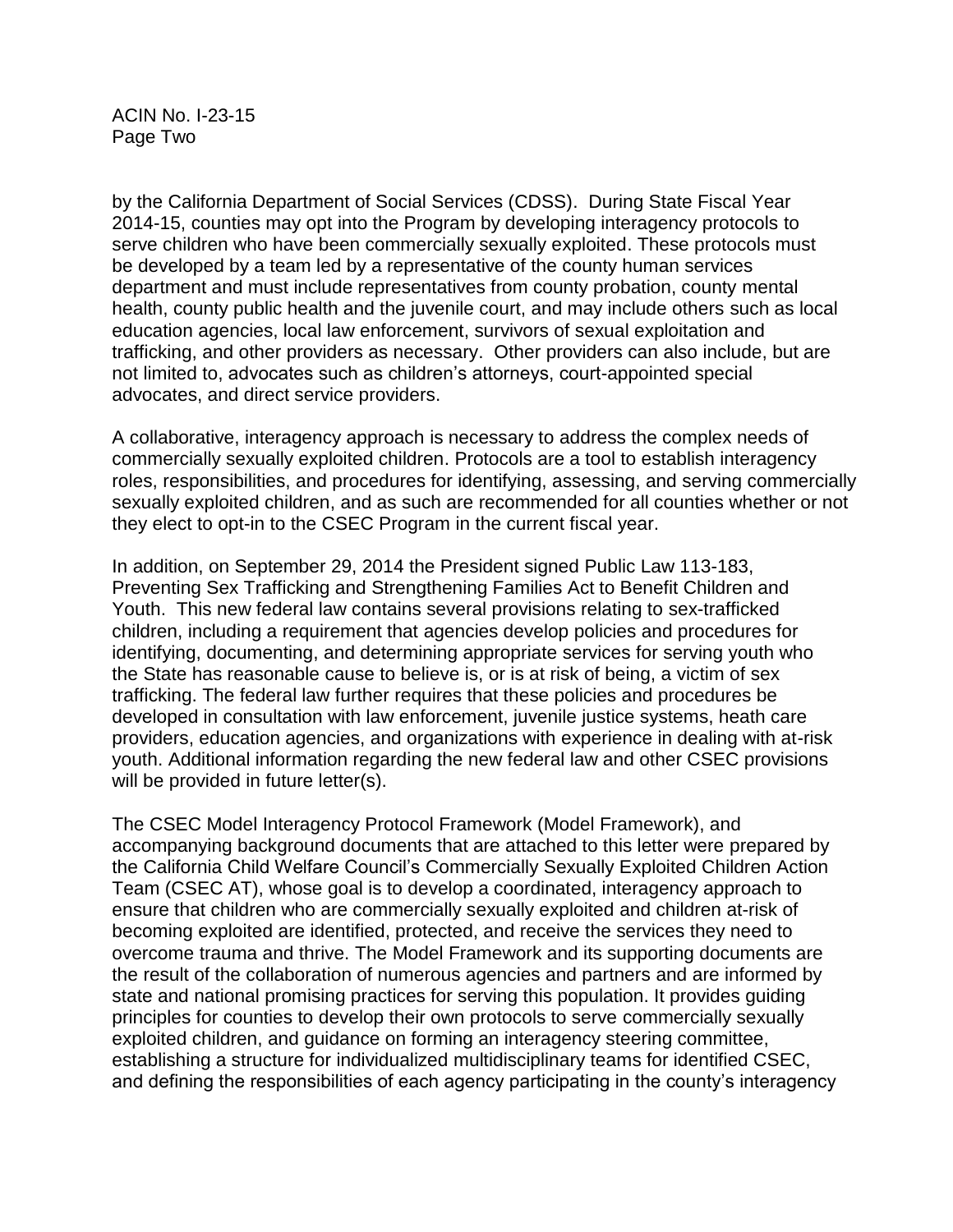ACIN No. I-23-15 Page Three

protocol. CDSS encourages all counties to consider the CSEC AT's Model Interagency Protocol Framework when developing their own protocol.

The CSEC AT is also in process of developing a second set of documents that builds and expands on the Model Framework. This second package, the CSEC Practice Guidance Toolkit (Toolkit), will build on the Model Framework by providing more detailed and concrete guidance on each agency's roles and responsibilities as they relate to coordinated case management, service planning, data and information sharing, promising practices and services for CSEC, and multidisciplinary teaming on a case-bycase basis. The Toolkit will also contain a template memorandum of understanding that counties may use to draft their interagency protocols to opt into the CSEC Program. It is expected that this Toolkit will be released in the spring of 2015.

In addition, CDSS will be issuing a future letter(s) that will outline the statutory requirements for opting into the SB 855 CSEC Program. CDSS anticipates the release of one more letters in the spring of 2015.

If you have any additional questions, please call the Child Welfare Policy and Program Development Bureau at (916) 651-6160.

Sincerely,

# *Original Document Signed By:*

KEVIN GAINES, Chief Child Protection and Family Support Branch

c: CWDA

Attachments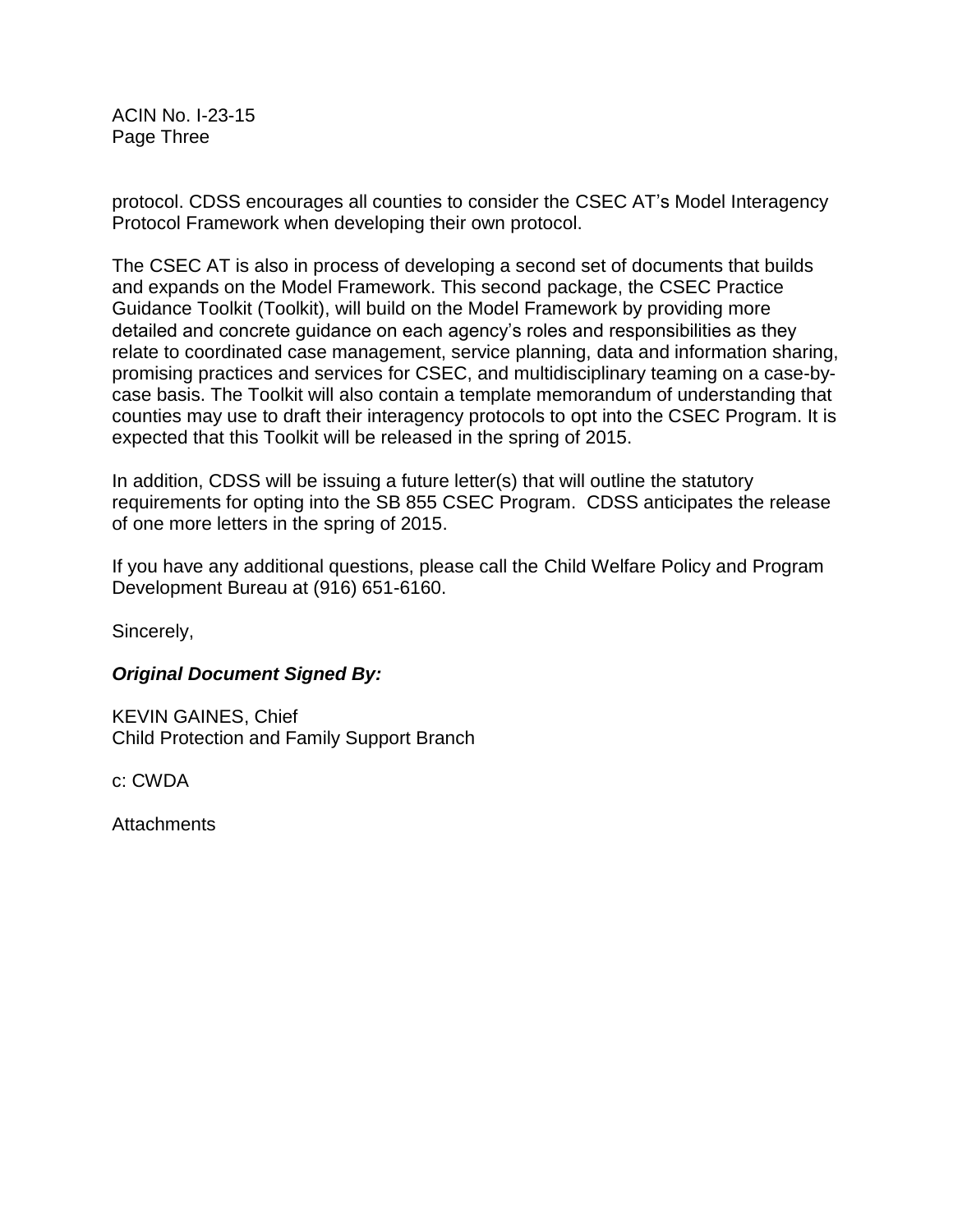

# **Background & Purpose**

# **Background and Problem**

l

Within the United States, California has emerged as a magnet for commercial sexual exploitation ("CSE") of children ("CSEC"). The FBI has determined that three of the nation's thirteen High Intensity Child Exploitation areas are located in California: San Francisco, Los Angeles, and San Diego metropolitan areas.<sup>1</sup> Child sex trafficking, child pornography, and child sex tourism are all forms of CSEC, and are a problem both domestically as well as internationally.<sup>2</sup> Frequently, victims are exploited through more than one form of abuse, and often cycle through the stages of exploitation many times before they are able to leave their exploitative relationships, similar to domestic or intimate partner violence situations.<sup>3</sup> A majority of identified victims of commercial sexual exploitation have current or former involvement in the child welfare system due to emotional, physical and/or sexual abuse. This history of abuse makes children more vulnerable to exploitation.<sup>4</sup> Due to their prior abuse and their exploitation, CSEC have a range of needs falling under the missions of multiple agencies, such as physical health, mental health, substance abuse, and education.

Unfortunately the primary way we currently identify and serve CSEC in California is through contact with the juvenile or criminal justice systems, such as an arrest for solicitation, loitering, or a related offense. The punitive approach, through the juvenile or criminal justice systems, to identify CSEC and connect them to services often does not address the holistic needs of the victim. Without a collaborative approach, the services and supports are often disjointed and may lead to a duplication of efforts, or worse, a situation in which CSEC fall through the cracks between systems.

Copyright © 2015 Child Welfare Council Commercially Sexually Exploited Children (CSEC) Action Team. All Rights Reserved.

The California Department of Social Services (CDSS) provided funding for the development of these documents as samples of promising practice. The opinions expressed herein are solely those of the authors and not of CDSS.

 $^1$  U.S. Dept. of Justice, The Federal Bureau of Investigation's Efforts to Combat Crimes Against Children, Audit Report 09-08 70 (2009) *available at* [http://www.justice.gov/oig/reports/FBI/a0908/final.pdf.](http://www.justice.gov/oig/reports/FBI/a0908/final.pdf)

<sup>2</sup> U.S. DEPT. OF JUSTICE. COMMERCIAL SEXUAL EXPLOITATION OF CHILDREN/SEX TRAFFICKING 1 (2014), *available at* [http://www.ojjdp.gov/mpg/litreviews/CSECSexTrafficking.pdf;](http://www.ojjdp.gov/mpg/litreviews/CSECSexTrafficking.pdf)

INSTITUTE OF MEDICINE. CONFRONTING COMMERCIAL SEXUAL EXPLOITATION AND SEX TRAFFICKING OF MINORS IN THE UNITED STATES 401-406 (2013) *available at* [http://www.iom.edu/Reports/2013/Confronting-Commercial-Sexual-Exploitation-and-Sex-Trafficking-of-Minors-in-the-United-](http://www.iom.edu/Reports/2013/Confronting-Commercial-Sexual-Exploitation-and-Sex-Trafficking-of-Minors-in-the-United-States.aspx)[States.aspx.](http://www.iom.edu/Reports/2013/Confronting-Commercial-Sexual-Exploitation-and-Sex-Trafficking-of-Minors-in-the-United-States.aspx)

<sup>3</sup> WESTCOAST CHILDREN'S CLINIC, RESEARCH TO ACTION: SEXUALLY EXPLOITED MINORS (SEM) NEEDS AND STRENGTHS 11-12 (2012), *available at* [http://www.westcoastcc.org/wp-content/uploads/2012/05/WCC\\_SEM\\_Needs-and-Strengths\\_FINAL.pdf.](http://www.westcoastcc.org/wp-content/uploads/2012/05/WCC_SEM_Needs-and-Strengths_FINAL.pdf) (indicating that trauma bonding makes it easier for the victim to cope with the abuse, but makes it more difficult for providers to help them; victims will often "make accommodations to the ongoing abuse and resist others' attempts to free them from the abuse.").

<sup>&</sup>lt;sup>4</sup> Girls Educational & Mentoring Services, Research & Resources, [http://www.gems-girls.org/about/research-resources.](http://www.gems-girls.org/about/research-resources) (last visited Dec. 30, 2014) ("70–90% of commercially sexually exploited children have a history of child sexual abuse.").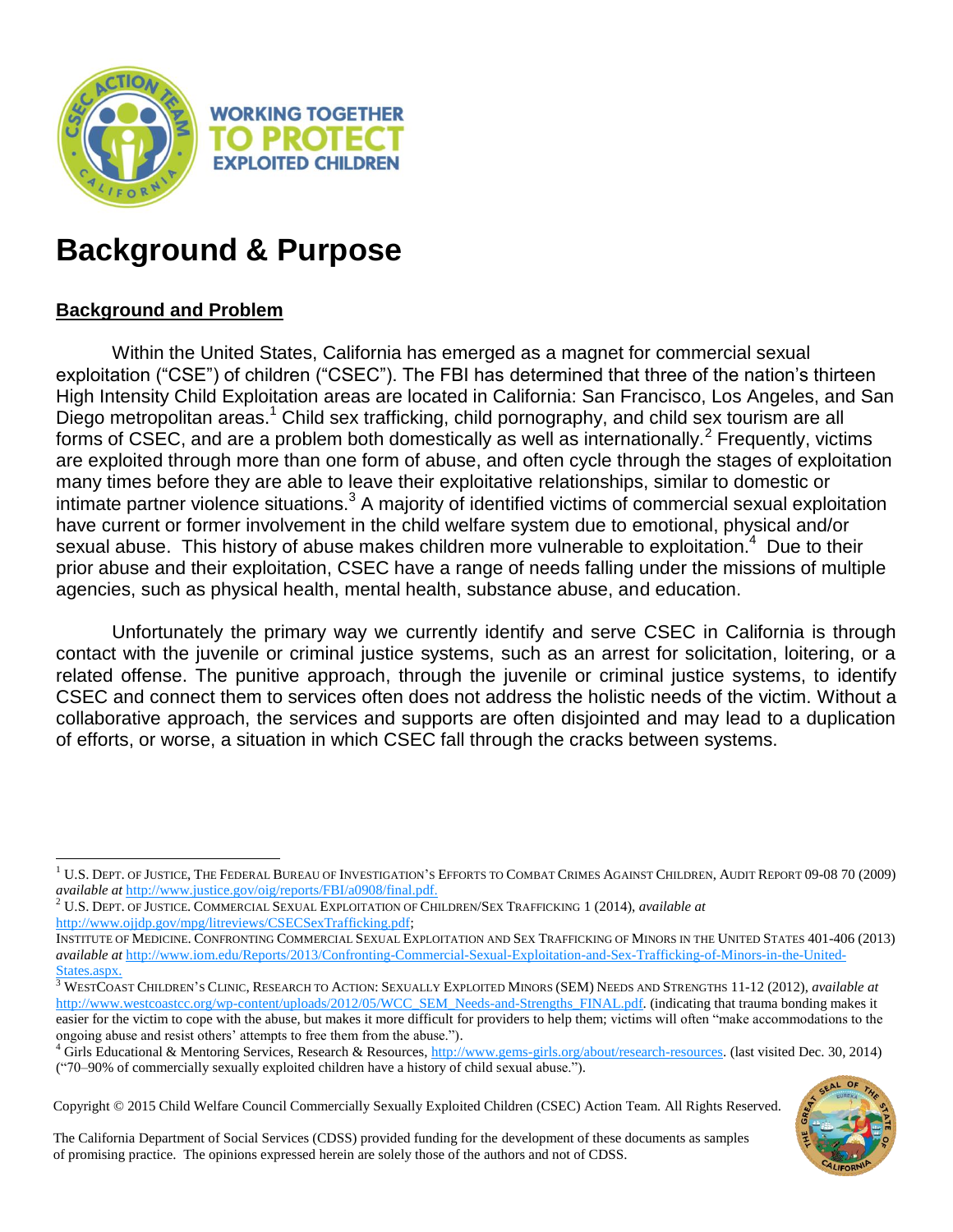# **California Child Welfare Council CSEC Action Team**

In 2011, a group of organizations and providers highlighted this problem to the California Child Welfare Council ("CWC").<sup>5</sup> CWC released the workgroup's report in 2013, *Ending the Commercial Sexual Exploitation of Children: A Call for Multi-System Collaboration in California,* <sup>6</sup> which provided context about CSEC and made recommendations to the CWC on how California should respond to the problem. In response, the CWC partnered with several member and outside organizations in 2013 to form the Commercially Sexually Exploited Children Action Team ("CSEC Action Team") to further explore the issue of domestic CSEC in California, identify promising prevention and intervention practices, and make recommendations to the State on how to better address the problem. During the year since the CSEC Action Team's inception, awareness of CSEC and the intersection between child sex trafficking and the child welfare system has increased dramatically.<sup>7</sup> The CSEC Action Team continues to conduct state and national research to develop guidance on coordinated, interagency approaches to ensure that CSEC and children at-risk of becoming CSEC are identified, protected, and receive the services they need to overcome trauma and thrive.

# **Recent Legislative Changes and Opportunities**

In response to the growing acknowledgment that CSEC are victims of child sexual abuse, California's Governor and Legislature took several important steps in June of 2014, which include:

- 1. Clarifying existing law to ensure CSEC can be served through child welfare as victims of child abuse and neglect.<sup>8</sup>
- 2. Creating a Commercially Sexually Exploited Children Program ("CSEC Program") to effectively serve identified and at-risk CSEC through a coordinated, interagency approach to case management, service planning, and provision of services.<sup>9</sup>
- 3. Appropriating an initial \$5 million to train child-serving agency staff and develop interagency protocols, and \$14 million annually thereafter to provide services outlined in the CSEC Program.<sup>10</sup>

<sup>10</sup> Cal. Dept. of Social Svcs., All County Letter 14-62, Commercially Sexually Exploited Children (CSEC) Program *available at* [http://www.dss.cahwnet.gov/lettersnotices/EntRes/getinfo/acl/2014/14-62.pdf.](http://www.dss.cahwnet.gov/lettersnotices/EntRes/getinfo/acl/2014/14-62.pdf)





 $<sup>5</sup>$  Cal. Welf. & Inst. Code §§ 16540-16545 (establishing the Council and indicating it is an "advisory body responsible for improving the</sup> collaboration and processes of the multiple agencies and the courts that serve the children and youth in the child welfare and foster care systems."); CALIFORNIA HEALTH & HUMAN SERVICES AGENCY, CALIFORNIA CHILD WELFARE COUNCIL, [http://www.chhs.ca.gov/Pages/CAChildWelfareCouncil.aspx.](http://www.chhs.ca.gov/Pages/CAChildWelfareCouncil.aspx) 

<sup>&</sup>lt;sup>6</sup> WALKER, K. CALIFORNIA CHILD WELFARE COUNCIL, ENDING THE COMMERCIAL SEXUAL EXPLOITATION OF CHILDREN: A CALL FOR MULTI-SYSTEM COLLABORATION (2013) *available at* [http://www.youthlaw.org/fileadmin/ncyl/youthlaw/publications/Ending-CSEC-A-Call-for-Multi-](http://www.youthlaw.org/fileadmin/ncyl/youthlaw/publications/Ending-CSEC-A-Call-for-Multi-System_Collaboration-in-CA.pdf)[System\\_Collaboration-in-CA.pdf.](http://www.youthlaw.org/fileadmin/ncyl/youthlaw/publications/Ending-CSEC-A-Call-for-Multi-System_Collaboration-in-CA.pdf)

<sup>&</sup>lt;sup>7</sup> Lynsey Clark, *There is No Such Thing as a Child Prostitute*, EAST BAY EXPRESS, July 2, 2014, [http://www.eastbayexpress.com/oakland/there-is-no](http://www.eastbayexpress.com/oakland/there-is-no-such-thing-as-a-child-prostitute/Content?oid=3998333)[such-thing-as-a-child-prostitute/Content?oid=3998333;](http://www.eastbayexpress.com/oakland/there-is-no-such-thing-as-a-child-prostitute/Content?oid=3998333) Don Knabe, *There's no such thing as a 'child prostitute,'* L.A. TIMES, Oct, 13, 2014, [http://www.latimes.com/opinion/readersreact/la-le-1014-tuesday-children-sex-trade-20141014-story.html;](http://www.latimes.com/opinion/readersreact/la-le-1014-tuesday-children-sex-trade-20141014-story.html)

Malika Saada Saar, *There is no such thing as a child prostitute*, THE WASHINGTON POST, February 17, 2014, [http://www.washingtonpost.com/opinions/there-is-no-such-thing-as-a-child-prostitute/2014/02/14/631ebd26-8ec7-11e3-b227-](http://www.washingtonpost.com/opinions/there-is-no-such-thing-as-a-child-prostitute/2014/02/14/631ebd26-8ec7-11e3-b227-12a45d109e03_story.html) [12a45d109e03\\_story.html.](http://www.washingtonpost.com/opinions/there-is-no-such-thing-as-a-child-prostitute/2014/02/14/631ebd26-8ec7-11e3-b227-12a45d109e03_story.html)

 $8$  Cal. Welf. & Inst. Code § 300(b)(2) ("the Legislature finds and declares that a child who is sexually trafficked, as described in Section 236.1 of the Penal Code, or who receives food or shelter in exchange for, or who is paid to perform, sexual acts described in Section 236.1 or 11165.1 of the Penal Code, and whose parent or guardian failed to, or was unable to, protect the child, is within the description of this subdivision, and that this finding is declaratory of existing law. These children shall be known as commercially sexually exploited children.").

 $9^9$  Cal. Welf. & Inst. Code § 16524.6.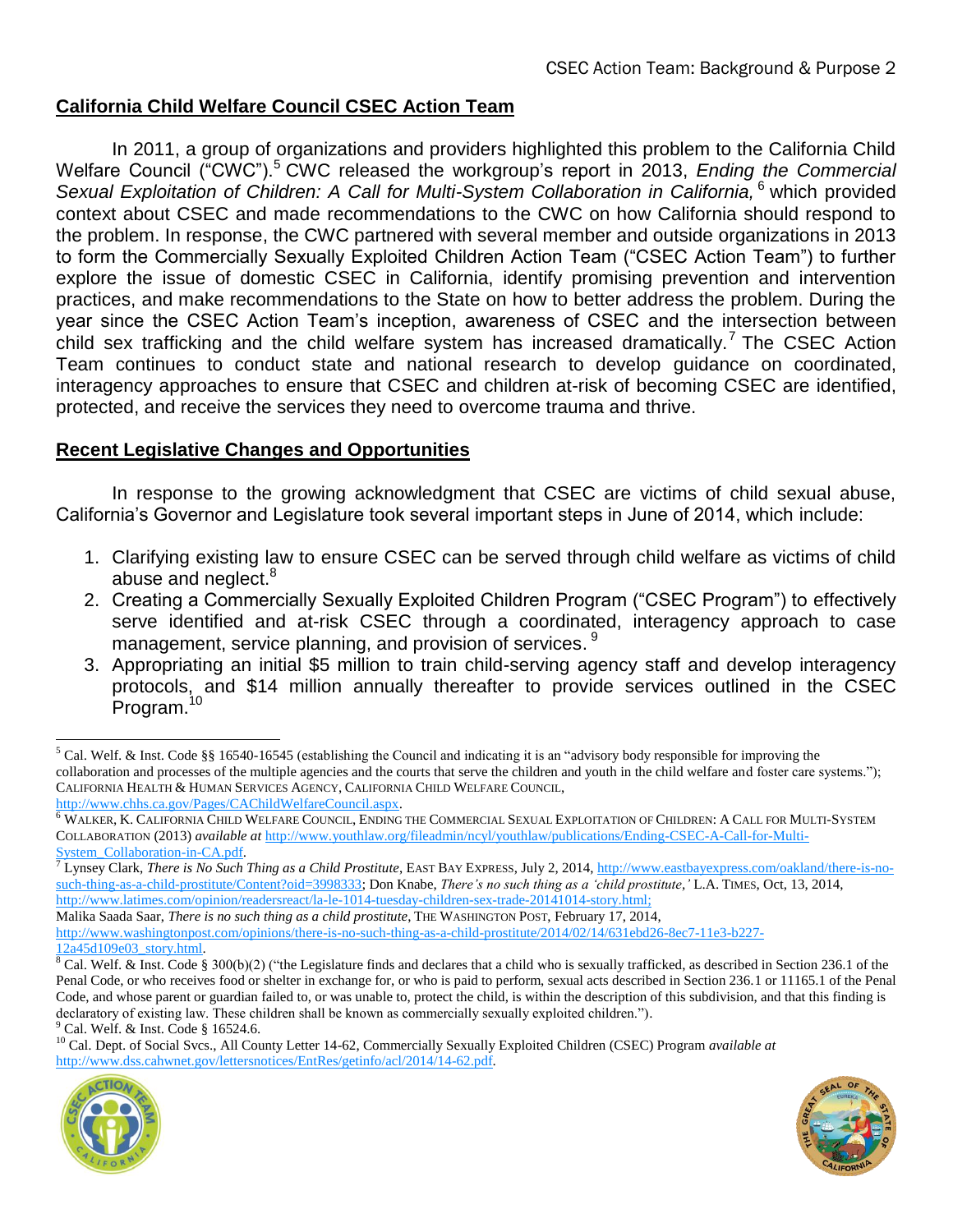Starting in July 2015, counties across California will be eligible to participate in the CSEC Program. In order to draw down funds to pay for programming and services through the CSEC Program, each county must develop and submit:

- 1) An interagency plan<sup>11</sup> for serving CSEC that uses a multidisciplinary team ("MDT") approach, $12$  and
- 2) A proposal for how to spend the funds.<sup>13</sup>

Funding provided through the CSEC Program must be used for "prevention activities, intervention activities, and services to children who are victims, or at risk of becoming victims of commercial sexual exploitation."<sup>14</sup>

The CSEC Action Team has and continues to produce resources to support counties that intend to participate in the CSEC Program. The CSEC Action Team prepared the *Model Interagency Protocol Framework* ("Model Framework") and is in the process of completing the *CSEC Practice Guidance Toolkit* ("Toolkit")*.*

#### **Model Interagency Protocol Framework**

The Model Framework incorporates the legal requirements of the CSEC Program set forth in statute. It also provides further guidance that counties may utilize on promising practices for serving CSEC based on research both within and outside of California. This type of guidance, although not required by law, has been beneficial for both the systems and the youth they serve in other jurisdictions. In addition, the Model Framework provides guidance to counties on forming an interagency steering committee, establishing a structure for individualized MDT meetings for each identified CSEC, and defining the responsibilities of each agency participating in the county's interagency protocol. <sup>15</sup>

It is important for counties, as they develop their response, to avoid becoming sidetracked by focusing on the very small percentage of the CSEC population, specifically 1) those children who have parents capable of addressing their child's needs as they relate to the child's exploitation, and 2) the children who have engaged in serious and/or violent criminal behavior who must be served through the juvenile justice system because the public safety risk makes it impractical to serve the

Cal. Welf. & Inst. Code § 16524.7(a)(4).

<sup>&</sup>lt;sup>15</sup> Given each county's unique needs and constraints, some counties may choose to pilot the protocol in a small area of the county initially, or may choose to provide individualized MDTs to a specific subset of the identified CSEC. Note that maintaining some consistency amongst protocols throughout the state will be beneficial in that exploiters are known to move CSEC from county to county. Further, general consistency amongst county protocols will provide some level of familiarity with the process and hopefully allow children to feel protected and cared for as they interact with agencies in multiple counties.





<sup>&</sup>lt;sup>11</sup> Cal. Welf. & Inst. Code § 16524.8(a) (mandating that Child Welfare, Probation, Mental Health, Public Health, and the Juvenile Courts be involved in drafting the interagency protocol).

<sup>&</sup>lt;sup>12</sup> Cal. Welf. & Inst. Code § 16524.8(b) (mandating that "At a minimum the interagency protocol *shall* address the provision of services to children who have been sexually exploited and are within the definition of Section 300, including, but not limited to, the use of *a multidisciplinary team* approach to provide coordinated case management, service planning, and services to children.) (emphasis added).<br><sup>13</sup> Cal. Walf, & Inst. Cal. 8, 15504, 7(1), 2, 1, y 13, 2, 2

<sup>13</sup> Cal. Welf. & Inst. Code § 16524.7(d); Cal. Welf. & Inst. Code § 16524.8(a) (noting that the protocol *must* be developed by a representative of the county human services department, probation, mental health, public health, and the juvenile court. Other representatives may be included in the process, including, local education, law enforcement, survivors of exploitation, and other providers.) (emphasis added).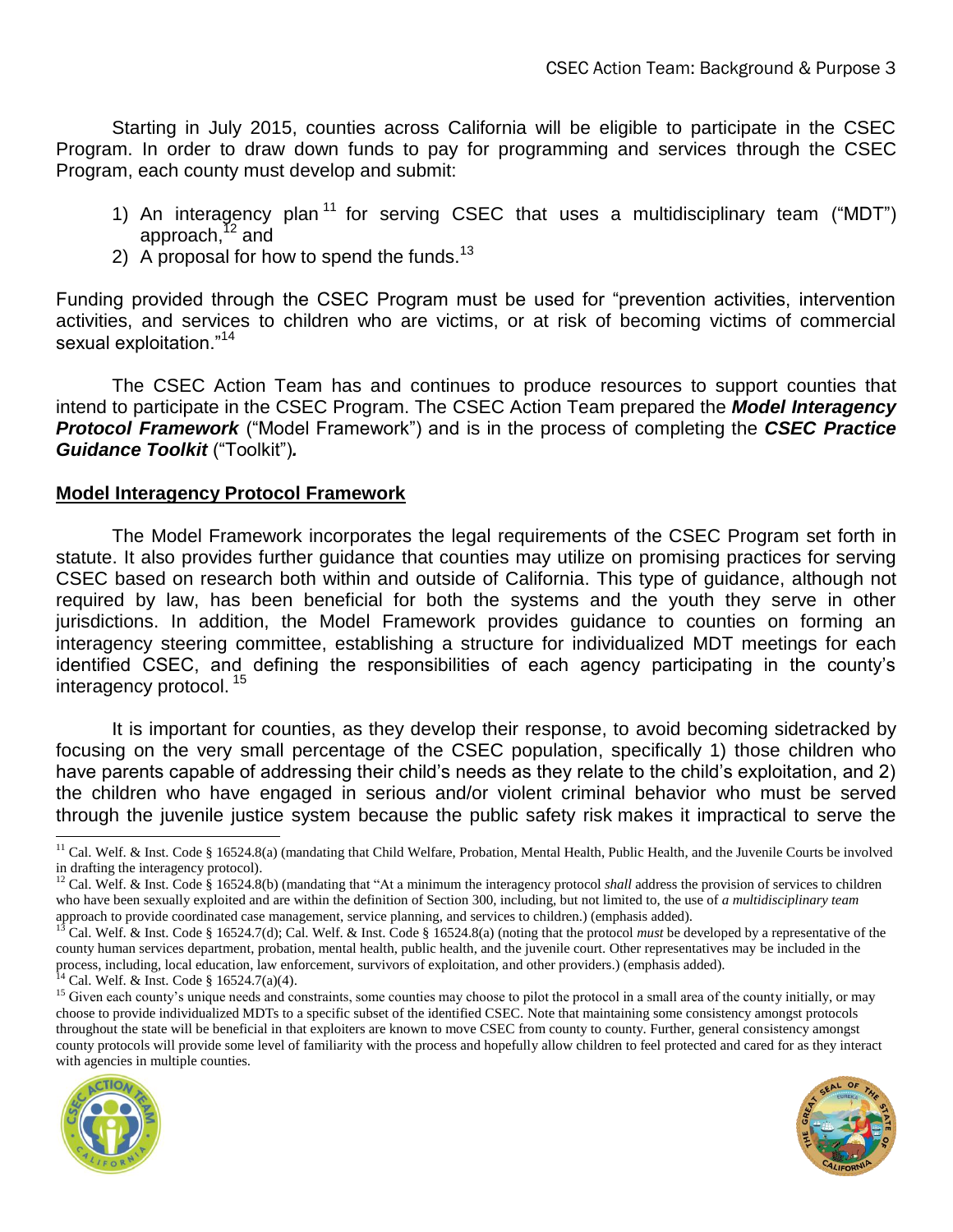child in the child welfare system. While these children must be identified and offered appropriate services, it is important to remember that these two groups of children represent a small number of children in California. A majority of the identified victims of commercial sexual exploitation have a history of abuse or neglect and are disconnected from caring adults. The Model Framework provides guidance on how to address the needs of child victims of commercial sexual exploitation who require the support and services of the child welfare system and who may also be involved in the juvenile justice system. Their involvement with the juvenile justice system is often the result of being forced by their exploiter to engage in low-level offenses such as loitering, solicitation, possession and/or sale of drugs, and theft. In addition to the child welfare system, each county's probation department will be a key partner in identifying and serving CSEC. Many CSEC will become involved in probation for arrests that are not, on their surface, related to exploitation.<sup>16</sup> Thus probation's participation in drafting the protocol and serving on the MDTs is critically important.

# **Suggested Structure**

Below is an outline of the suggested structure counties may put in place and the responsibilities of each of these bodies.

# *Steering Committee*

The Steering Committee is the body in each county responsible for overseeing the development and implementation of the CSEC interagency protocol. The Action Team suggests that the membership include both those agencies required by the CSEC Program<sup>17</sup> as well as other suggested agencies/partners to participate. In order to expeditiously make decisions and facilitate the development and implementation of the model framework, the head of each

agency/entity/organization or his/her designee who is empowered to make decisions and speak on behalf of the agency should participate on the Steering Committee. This is intended to limit the number of duplicative meetings and ensure timely decision-making. The Steering Committee will be responsible for the following:

- 1. Developing the interagency protocol
- 2. Providing input to the county on how to utilize the funds allocated through the CSEC Program, and
- 3. Overseeing the implementation of the protocol, including
	- a. Monitoring of aggregate data to assess the functionality of the protocol
	- b. Identifying and addressing any challenges,
	- c. Assessing the sufficiency of resources, and
	- d. Revising the protocol as needed.

<sup>&</sup>lt;sup>17</sup> Cal. Welf. & Inst. Code § 16524.8 (mandating that a county *must* include the following agencies in the development of the interagency protocol: child welfare, probation, mental health, public health, juvenile courts, and *may* include "representatives from local education agencies, local law enforcement, survivors of sexual exploitation and trafficking, and other providers as necessary."). (emphasis added).





<sup>&</sup>lt;sup>16</sup> Telephone interview with Michelle Guymon, Probation Director, L.A. County Probation Dept., (Dec. 17, 2014) (indicating that in 2010, of all the individuals under 18 arrested for a prostitution or related offense, approximately 40 percent had never been involved in the child welfare system and were only known to the probation department. Probation also noted that 45 percent of the 115 CSEC served through the CSEC-specialized court in Los Angeles have never been arrested with a charge that indicates exploitation such as prostitution, loitering, or solicitation. CSEC are often arrested for unrelated offenses, and only after a relationship is developed, disclose their exploitation. For example, through juvenile hall outreach in Los Angeles, 37 girls disclosed their exploitation to juvenile hall staff over a six-month period.).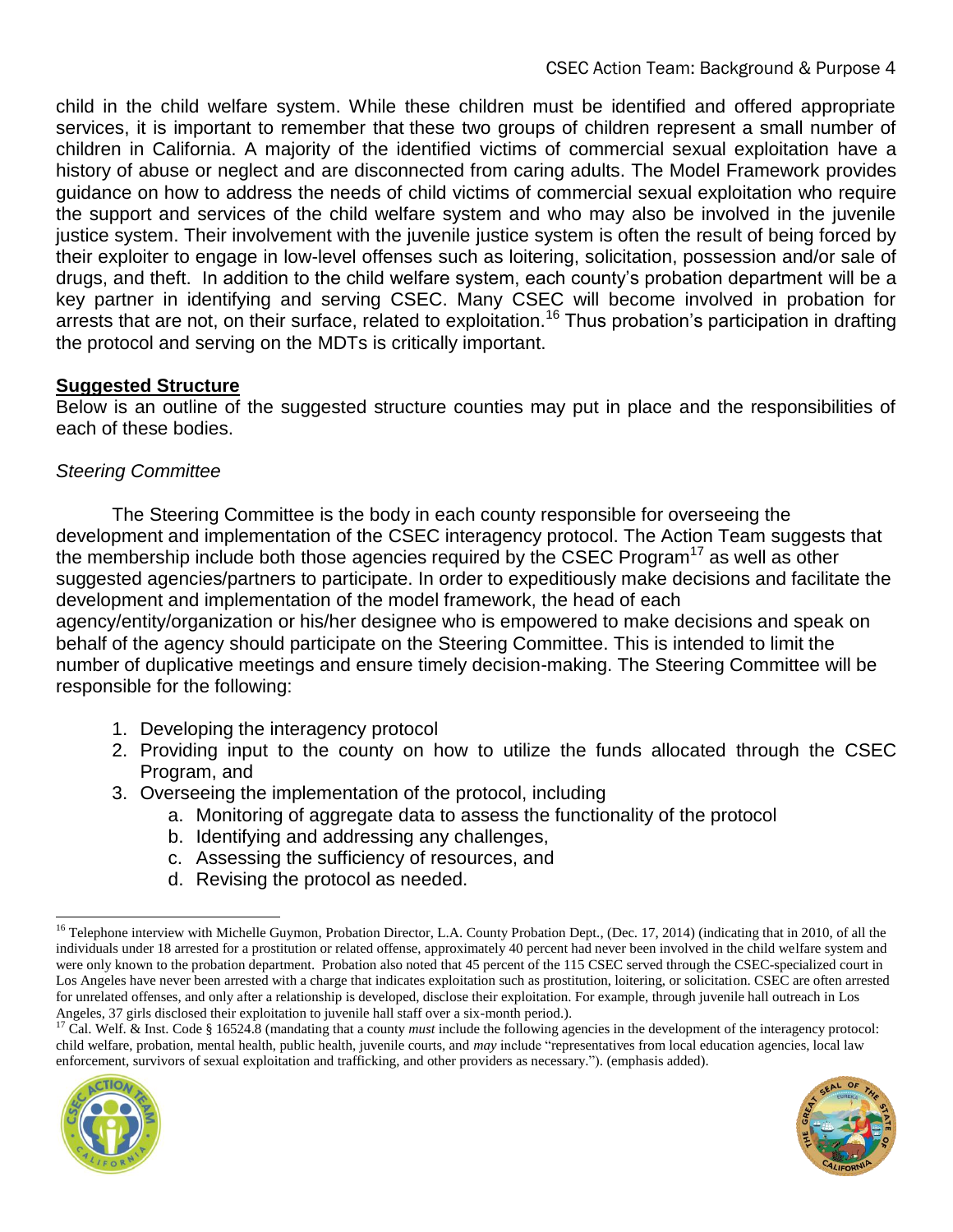## *Multidisciplinary Team (MDT)*

The law requires that a county opting into the CSEC Program form an MDT to "coordinate case management, case planning, and services for [CSEC]."<sup>18</sup> Based on promising practices, the Model Framework suggests that counties form an individualized MDT for each identified CSEC that is strengths-based and prioritizes the youth's voice in the decision-making process.<sup>19</sup> The Model Framework also suggests that youth have the option of participating in each MDT. In addition to public agency partners required to participate in the MDT,<sup>20</sup> the counties should also include other additional parties trained in CSEC such as dependency attorneys, providers, and survivors. The members of the MDTs will work together to complete the following activities including, but not limited to:

- 1. Convening emergency/immediate meetings upon identifying a commercially sexually exploited child,
- 2. Addressing the child's basic needs,
- 3. Making a recommendation about where to place the child,
- 4. Developing a safety plan for the child, and
- 5. Reconvening should a triggering event (e.g. running away, another arrest, etc.) occur.

## **CSEC Practice Guidance Toolkit**

Once county agencies and community partners are engaged and have a basic structure in place, the interagency steering committee can utilize the information contained in a second package of guiding documents, the Toolkit, to develop a more detailed protocol for serving CSEC in their respective counties. The Toolkit builds on the Model Framework by providing the counties with more detailed and concrete guidance on each agency's roles and responsibilities as they relate to coordinated case management, service planning, promising practices and services for CSEC, and multidisciplinary teaming on a case-by-case basis.

#### **Package One: Model Framework**

- **1. Background & Purpose**:
	- a. Defines the problem,
	- b. Describes the genesis of the newly-created State CSEC Program, and
	- c. Outlines the purpose of the Model Interagency Protocol Framework.

#### **2. Interagency Protocol Framework**:

a. Outlines the guiding principles of the Model Framework,

<sup>20</sup> Cal. Welf. & Inst. Code § 16524.7(c)(1), (d)(2) (mandating that the multidisciplinary team include, but not limited to "Appropriate staff from county child welfare, probation, mental health, substance abuse disorder, and public health departments. Staff from a local provider of services to this population, local education agencies, and local law enforcement, and survivors of commercial sexual exploitation and trafficking may be included on the team.").





<sup>&</sup>lt;sup>18</sup> Cal. Welf. & Inst. Code § 16524.8 (b) (mandating that the interagency protocol *shall* include "the use of a multidisciplinary team approach to provide coordinated case management, service planning, and services to children.") (emphasis added).

<sup>&</sup>lt;sup>19</sup> Youth's participation may vary depending on the youth's understanding of his or her exploitation. Efforts, however, must be made to include the youth at every stage of the case planning process to ensure the youth feels empowered and involved in decision-making. Meetings should be tailored based on the Stages of Change Model (See Appendix), which acknowledges where the youth is in his or her journey of leaving an exploitative relationship.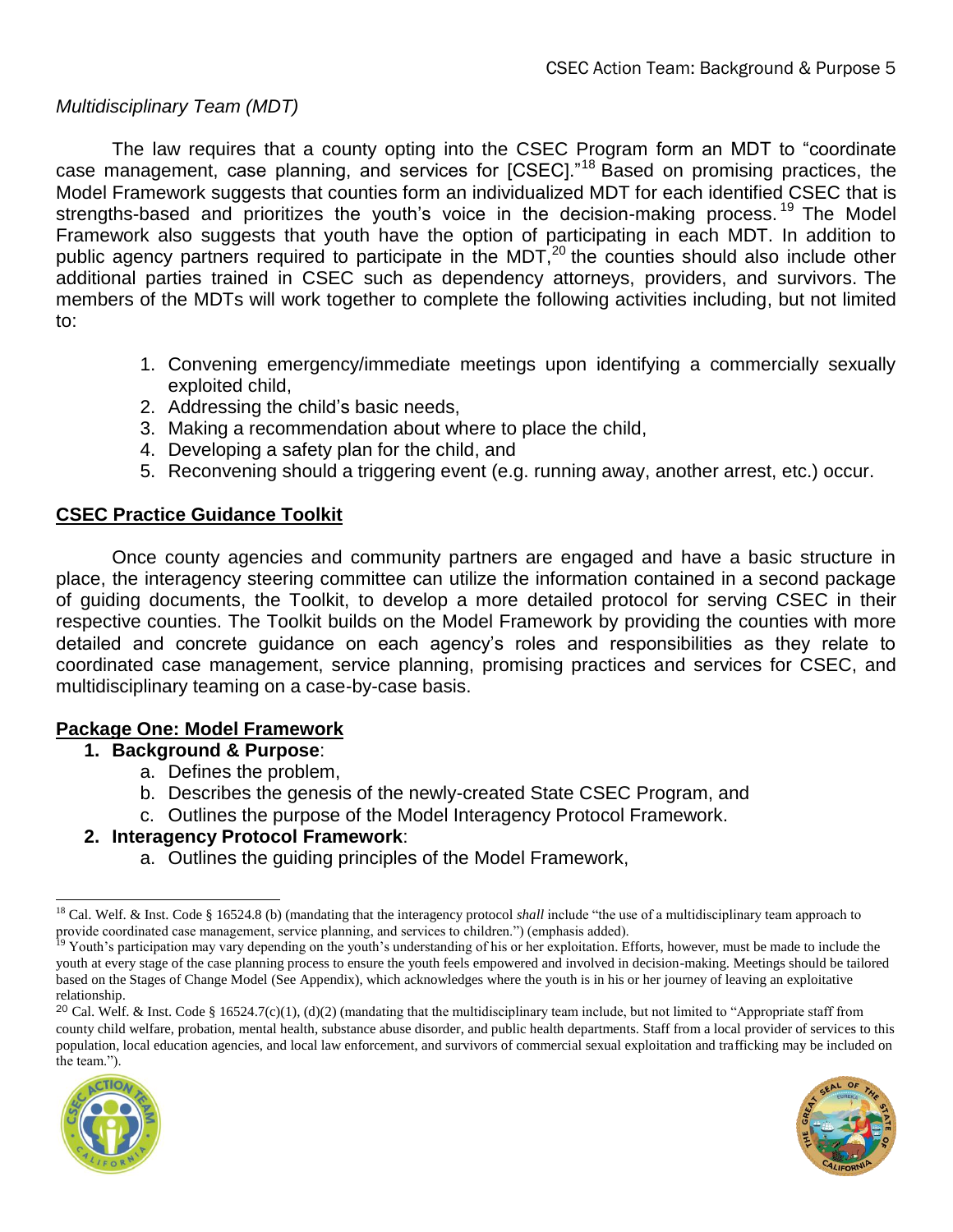- b. Identifies required and suggested agencies/partners to participate in the Steering Committee and the MDT,
- c. Identifies responsibilities of each participant in each interagency protocol, and
- d. Cites the legal authority for forming the Steering Committee and MDTs.
- **3. Appendix:** Describes key terms in the Model Framework

# **Package Two: Toolkit**

- **1. Holistic Needs of CSEC**: Describes common needs associated with CSEC victims and survivors
- **2. Competencies for CSEC Providers**: Provides key competencies for working with CSEC and strategies for engaging CSEC
- **3. Overarching CSEC Protocol:** a template in the form of a memorandum of understanding (MOU) that defines the responsibilities of the agencies from pre-identification through longterm stabilization



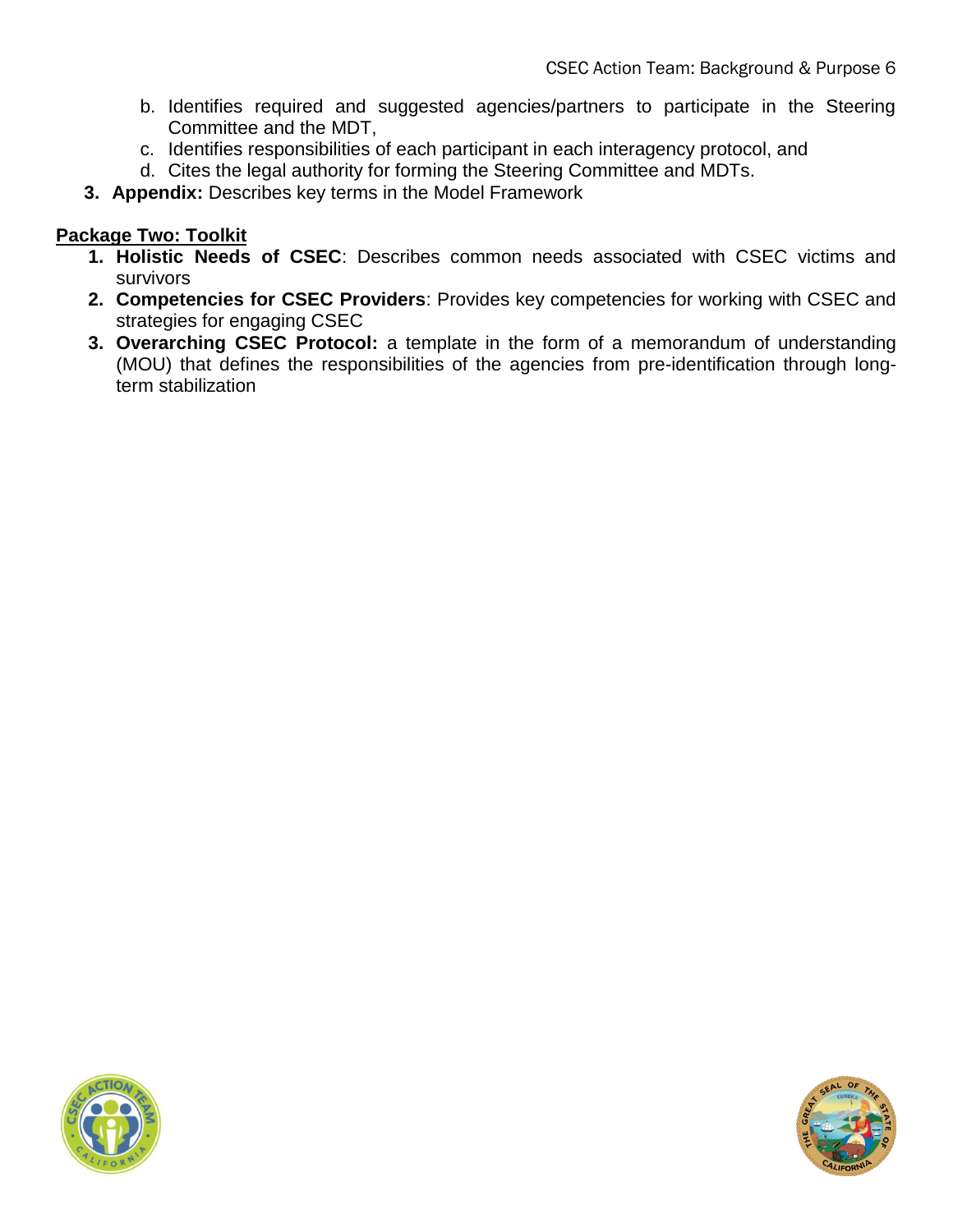

# **Model Interagency Protocol Framework**

The Model Interagency Protocol Framework ("Model Framework") incorporates the legal requirements of the CSEC Program as set forth in statute, including the required participants and the mandatory multidisciplinary approach. It also provides further guidance that counties may utilize on promising practices for serving commercially sexually exploited children ("CSEC") based on research both within and outside of California. It is expected that this guidance, although not required by law, will be beneficial for both the systems and the youth they serve.

The Model Framework below provides details on creating a *Steering Committee*, forming *Multidisciplinary Teams* ("MDT") for each identified victim of commercial sexual exploitation, and preparing county agencies and their partners to better serve CSEC through a coordinated manner.

# **Model Interagency Protocol Framework**

# **I. Participants**

- a. Required:
	- i. Child Welfare
	- ii. Probation
	- iii. Mental Health
	- iv. Public Health
	- v. Juvenile Court
	- vi. Substance abuse
	- b. Suggested:
		- i. Education
		- ii. Children's Dependency Attorneys
		- iii. District Attorney
		- iv. Public Defender
		- v. Law enforcement
		- vi. Survivors
		- vii. CSEC-trained advocates/case managers
		- viii. Community-based organizations
		- ix. Court Appointed Special Advocates (CASAs)
		- x. Direct service providers

# **II. Purpose**

Establish a coordinated, interagency response among county agencies and partners to ensure commercially sexually exploited children ("CSEC") and children at risk for exploitation are identified and served through a multidisciplinary teaming approach.

Copyright © 2015 Child Welfare Council Commercially Sexually Exploited Children (CSEC) Action Team. All Rights Reserved.

The California Department of Social Services (CDSS) provided funding for the development of these documents as samples of promising practice. The opinions expressed herein are solely those of the authors and not of CDSS.

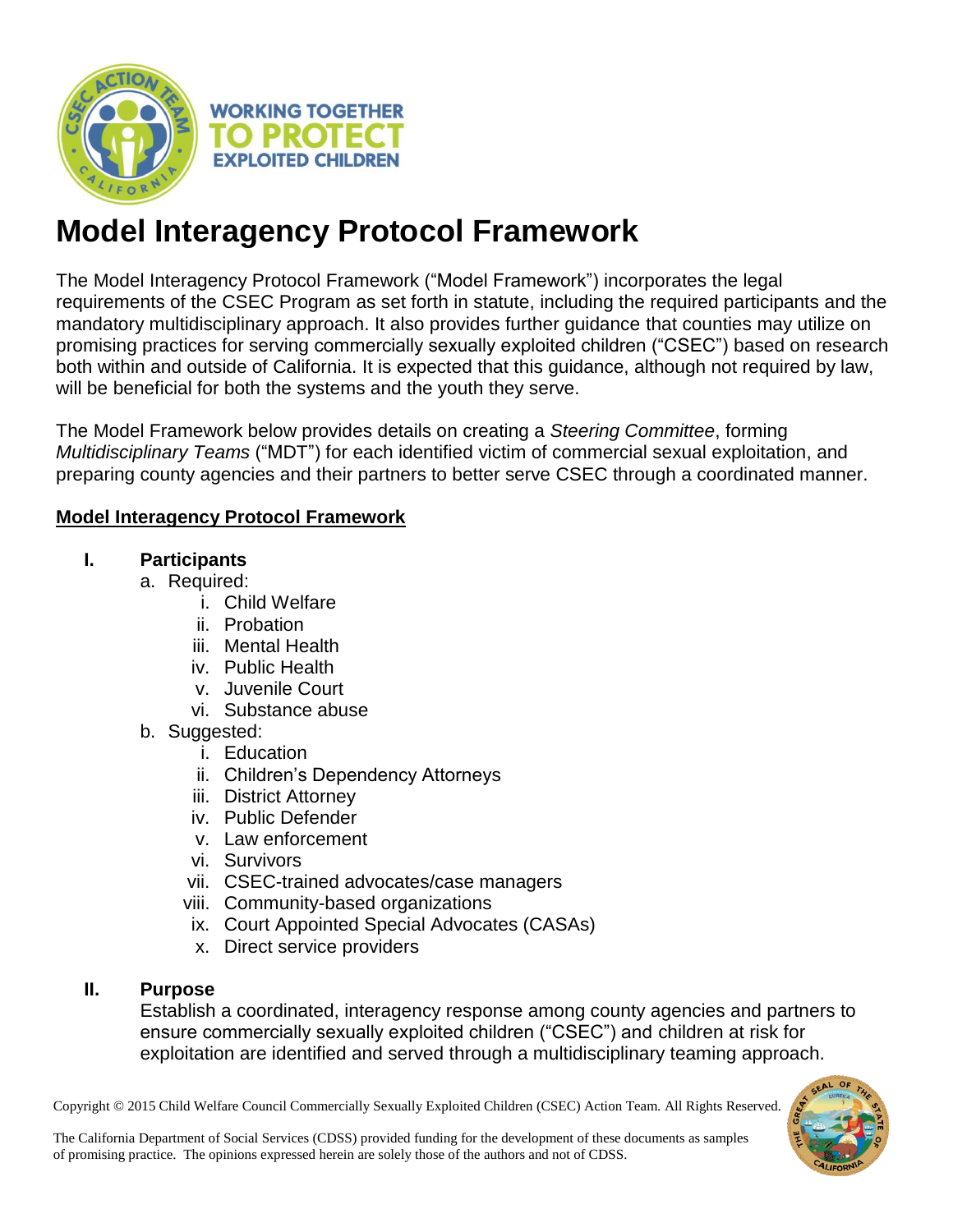# **III. Guiding Principles**

- a. Commercial Sexual Exploitation:
	- i. Must be understood as abuse and reported as such<sup>1</sup>
	- ii. Should not be criminalized

# b. Responses to CSEC should be:

- i. Victim-centered $2$
- ii. Trauma-informed $3$
- iii. Strengths-based
- iv. Culturally, linguistically, and LGBTQ competent and affirming
- v. Committed to efforts that engage CSEC early and often
- vi. Multidisciplinary, individualized, flexible, and timely
- vii. Data and outcome driven
- c. Agency Policies & Procedures should:
	- i. Ensure and track effective cross-system collaboration at the system and individual-case level
	- ii. Incorporate mechanisms to identify and assess CSEC at key decision points
	- iii. Address the unique physical and emotional safety considerations of CSEC
	- iv. Address unique physical and emotional safety considerations, including vicarious trauma of staff, caregivers, and other relevant support persons

# **IV. General Structure and Responsibilities For All Agencies**

As stated above, the structure defined below combines both required and suggested participants and responsibilities. For example, in order to participate in the CSEC Program, a county must develop an interagency protocol led by five required entities: child welfare, probation, mental health, public health, and the juvenile courts.<sup>4</sup> The CSEC Action Team recommends that the required and suggested agencies form a steering committee to develop the protocol as well as fulfill additional responsibilities (not required) to ensure the program is effectively administered in the county. Similarly, the law requires counties participating in the CSEC Program to utilize a multidisciplinary approach, but does not delineate specific requirements of the MDT approach. This Model Framework suggests that an MDT be formed for each individual child and that additional parties be included in the teams

- 2 *See* Appendix (attached).
- 3 *See* Appendix (attached).

<sup>4</sup> Cal. Welf. & Inst. Code § 16524.8





 $1$  Cal. Penal Code §§ 11164-11174.3.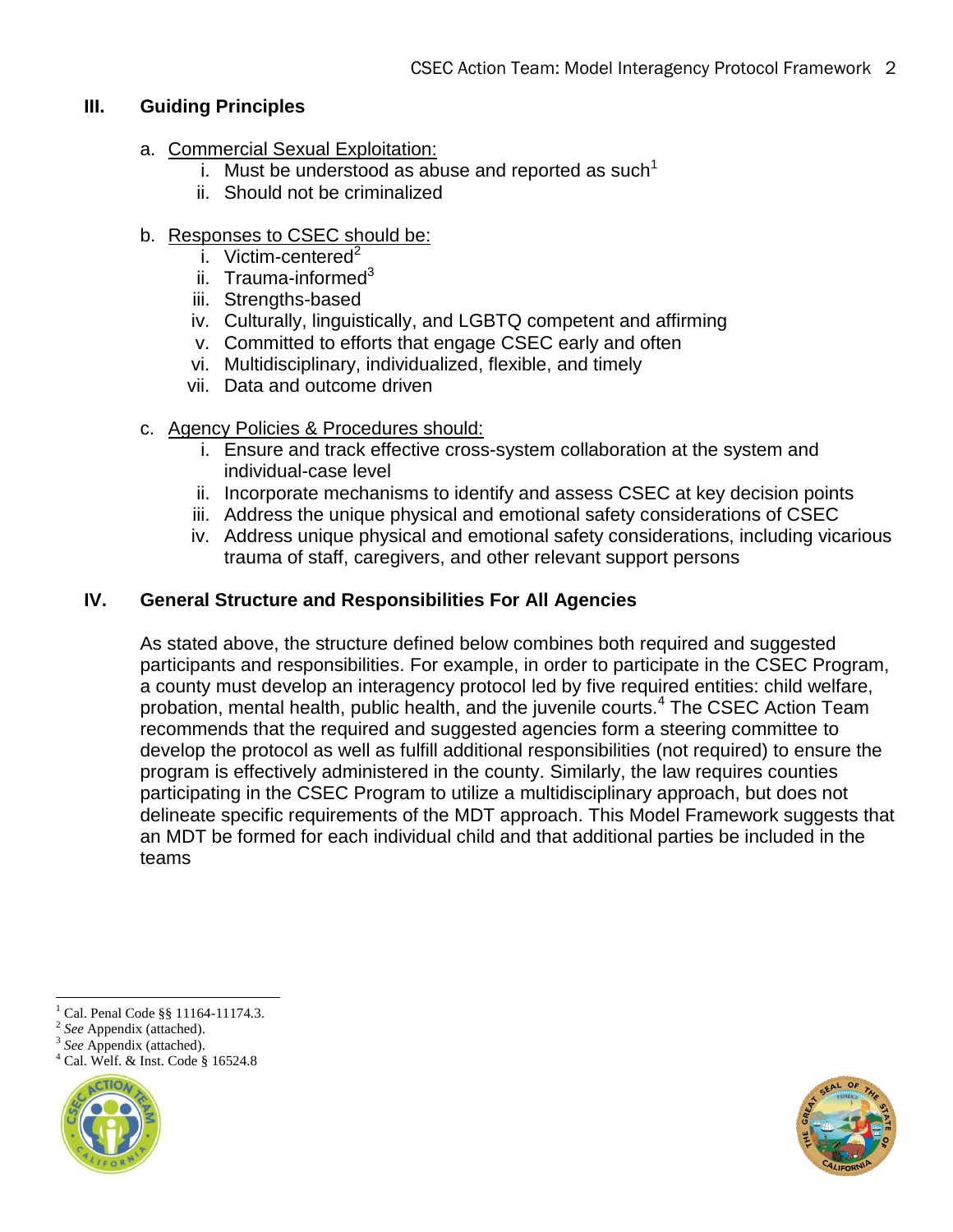# a. Steering Committee

- i. *Purpose*: Provide ongoing oversight and support to ensure the county agencies and partners effectively collaborate to better identify and serve CSEC and youth at risk of becoming CSEC.
- ii. *Responsibilities*:
	- 1. Develop Interagency Protocol ("Protocol")<sup>5</sup>
	- 2. Provide input to the county on how to utilize CSEC Program funding $6$
	- 3. Implement the Protocol, oversee implementation, and revise as needed
	- 4. Collect and analyze aggregate data related to the Protocol<sup>7</sup>
	- 5. Assess the sufficiency of CSEC specific resources in the county
	- 6. Identify training needed (e.g. basic identification and awareness training and training on responsibilities under the interagency protocol) and ensure necessary training occurs
	- 7. Provide annual report to state on the number of children served, the services received, promising practices, and any identified gaps in services and resources<sup>8</sup>
- iii. *Membership*:
	- 1. Required:<sup>9</sup>
		- a. Child Welfare Lead
		- b. Probation
		- c. Mental Health
		- d. Public Health
		- e. Juvenile Courts

# i. Suggested to include both dependency and delinquency

- 2. Suggested:
	- a. Children's Dependency Attorneys
	- b. District Attorney
	- c. Public Defender
	- d. Survivor mentors/advocates
	- e. County Counsel
	- f. Direct legal and service providers

<sup>&</sup>lt;sup>9</sup> Cal. Welf. & Inst. Code § 16524.8(a) (mandating that Child Welfare, Probation, Mental Health, Public Health, and the Juvenile Courts be involved in developing the interagency protocol).





 $<sup>5</sup>$  Cal. Welf. & Inst. Code § 16524.8 (requiring that a county electing to participate in the CSEC program develop an interagency protocol. The</sup> interagency protocol for serving commercially sexually exploited children must be developed by "a team led by a representative of the county human services department and shall include representatives from...the county probation department, the county mental health department, the county public health department, the juvenile court in the county. The team may include, but shall not be limited to, representatives from local education agencies, local law enforcement, survivors of sexual exploitation and trafficking, and other providers as necessary.").

<sup>&</sup>lt;sup>6</sup> Cal. Welf. & Inst. Code § 16524.7(d)(1); Cal. Dept. of Social Svcs., All County Letter 14-62, Sept. 3 2014, Commercially Sexually Exploited Children (CSEC) Program *available at* [http://www.dss.cahwnet.gov/lettersnotices/EntRes/getinfo/acl/2014/14-62.pdf.](http://www.dss.cahwnet.gov/lettersnotices/EntRes/getinfo/acl/2014/14-62.pdf)

<sup>7</sup> Cal. Welf. & Inst. Code § 16524.10 (requiring that the state report to the legislature on the number of children served and the types of services provided); Admin. of Children Youth & Families, ACYF-CB-IM-14-03, October 23, 2014 *available at*  [http://www.acf.hhs.gov/sites/default/files/cb/im1403.pdf.](http://www.acf.hhs.gov/sites/default/files/cb/im1403.pdf)

<sup>8</sup> *Id.*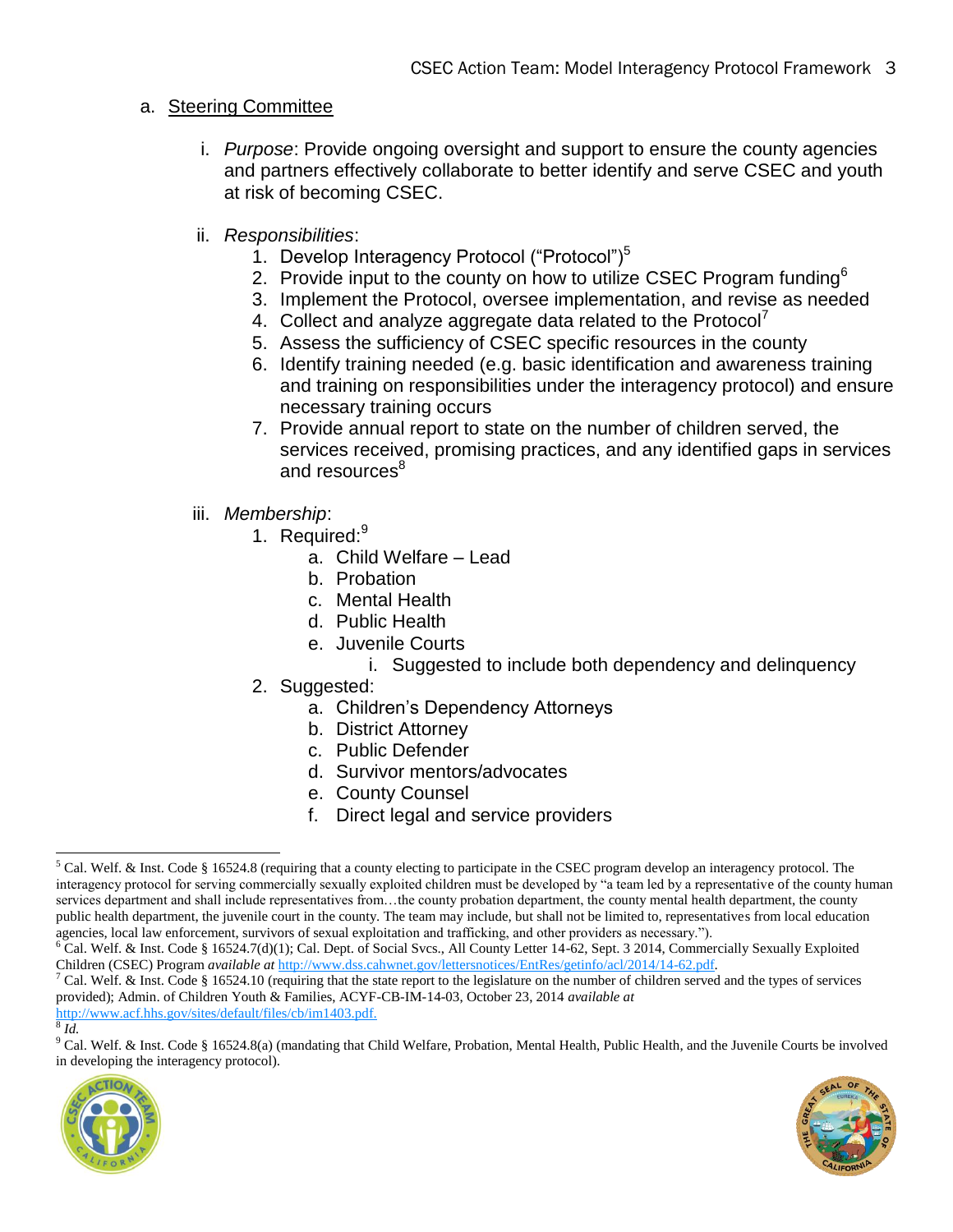- g. Education
- h. Law enforcement
- i. Staff/administrative support<sup>10</sup>
- iv. *General Participant Responsibilities*:
	- 1. Appoint director of agency/entity/organization or designee empowered to make decisions on behalf of the entity to participate in committee<sup>11</sup>
	- 2. Attend regularly and participate collaboratively in committee
	- 3. Report on successes, barriers to providing services, and areas for improvement, including recommendations for adapting the Protocol and training needs/gaps
	- 4. Provide aggregate data on identified CSEC

## b. Multidisciplinary Teams (MDTs)<sup>12</sup>

- i. *Purpose*: Provide a multidisciplinary team with CSEC training to each identified CSEC to more effectively build on a youth's strengths and respond to his/her needs in a coordinated manner.<sup>13</sup>
- ii. MDTs should be convened: $14$ 
	- 1. Upon initial identification to meet immediate needs,
	- 2. Post-identification at regularly scheduled intervals for case review and management,
	- 3. When there is a need to change the case plan or placement due to a change of circumstances such as completing high school, identification of previously unknown service need, or safety concerns, and/or

<sup>14</sup> While initial MDTs should occur in person, follow-up MDTs may be handled over the phone if an in-person meeting is not feasible. If the MDT is convened over the phone, one team member must be with the child to ensure he/she feels supported and his/her voice is heard.





 $10$  Cal. Welf. & Inst. Code § 16524.7(a)(4)(D) (indicating that counties may decide to use a portion of the CSEC Program funding to hire "county staff trained and specialized to work with children who are victims of commercial sexual exploitation to support victims and their caregivers, and to provide case management to support interagency and cross-departmental response." Additionally counties may choose to hire staff to provide administrative/staffing to support the steering committee and MDTs. Staff may provide assistance with items such as data collection, drafting reports, coordinating and scheduling meetings, and note-taking).

<sup>&</sup>lt;sup>11</sup> In order for the steering committee to operate efficiently and expeditiously fulfill its responsibilities, members must have decision-making authority.

<sup>&</sup>lt;sup>12</sup> Cal. Welf. & Inst. Code § 16524.8(b) (mandating that the interagency protocol *shall* include "the use of a multidisciplinary team approach to provide coordinated case management, service planning, and services to children.") (emphasis added); *See* Cal. Welf. & Inst. Code § 18961.7(a-b) (noting that "Notwithstanding any other provision of law, a county may establish a child abuse multidisciplinary personnel team within that county to allow provider agencies to share confidential information in order for provider agencies to investigate reports of suspected child abuse or neglect made pursuant to Section 11160, 11166, or 11166.05 of the Penal Code, or for the purpose of child welfare agencies making a detention determination… 'Child abuse multidisciplinary personnel team' means any team of two or more persons who are trained in the prevention, identification, or treatment of child abuse and neglect cases and who are qualified to provide a broad range of services related to child abuse.").

<sup>&</sup>lt;sup>13</sup> Given each county's unique needs and constraints, some counties may choose to pilot the protocol in a small area of the county initially, or may choose to provide individualized MDTs to a specific subset of the identified CSEC. Note that maintaining some consistency amongst protocols throughout the state will be beneficial in that exploiters are known to move CSEC from county to county. Further, general consistency amongst county protocols will provide some level of familiarity with the process and hopefully allow children to feel protected and cared for as they interact with agencies in multiple counties.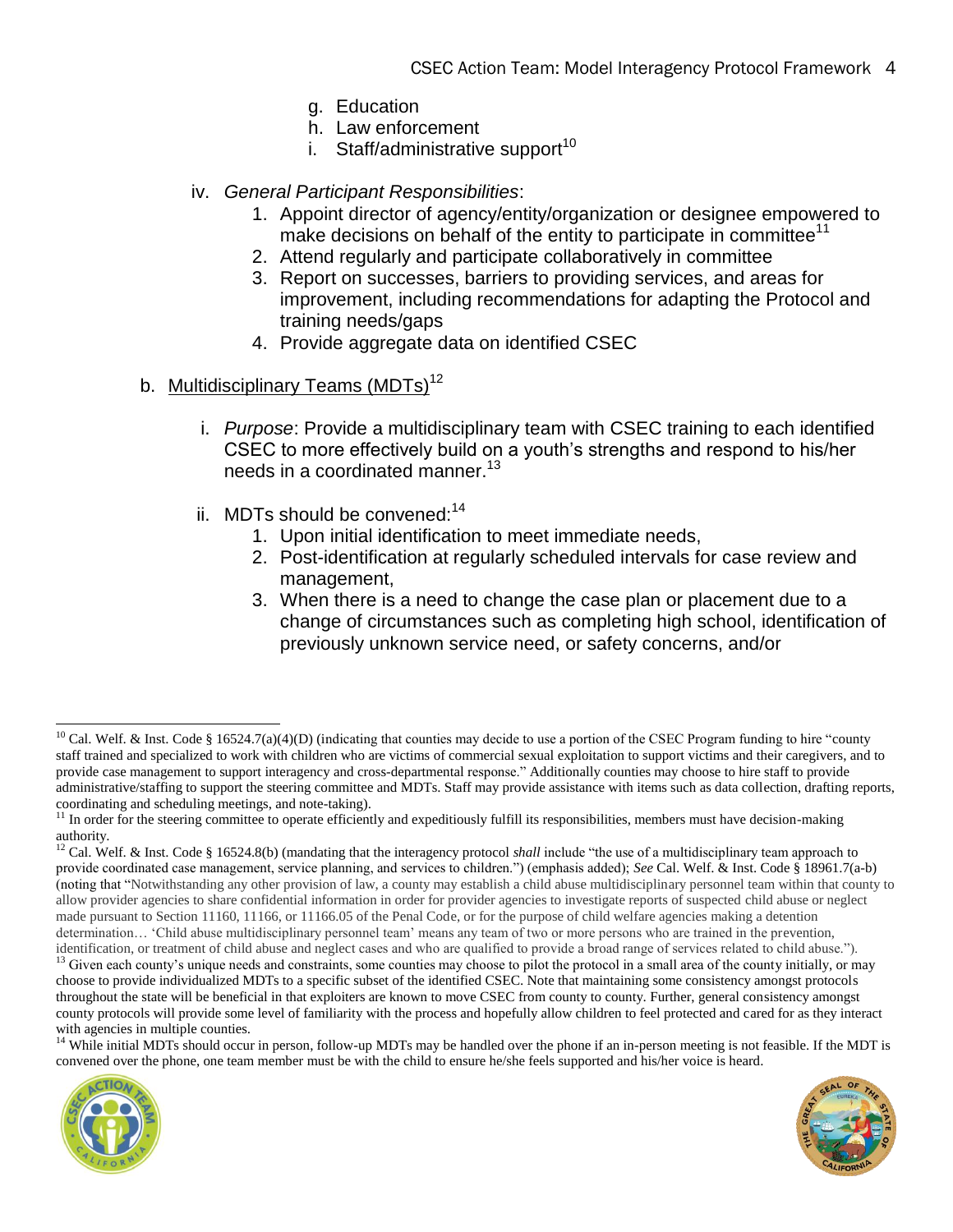- 4. In the event of a triggering event like a runaway or contact with law enforcement, as per the safety or other urgent circumstances necessitate.<sup>15</sup>
- iii. *Responsibilities*:
	- 1. Provide individual case-by-case collaboration with multiple child-serving agencies
	- 2. Engage with child and family/caregiver(s), if appropriate
	- 3. Ensure basic needs such as food, shelter, and clothing are met
	- 4. Assess and address immediate and long-term needs<sup>16</sup>
	- 5. Coordinate, monitor, and adjust service plan to achieve desired outcomes for individual CSEC
	- 6. Advise on appropriate placement
	- 7. Conduct safety planning to proactively plan for triggering events
	- 8. Meaningfully involve youth in planning and decision-making
- iv. Membership<sup>17</sup>
	- 1. Required:<sup>18</sup>
		- a. Child Welfare
		- b. Probation
		- c. Mental Health
		- d. Substance abuse
		- e. Public Health
	- 2. Suggested:
		- a. Youth<sup>19</sup>
		- b. Caregiver/placement provider
		- c. Children's Dependency Attorneys
		- d. Education
		- e. Local CSEC Provider Agencies
		- f. Survivors/mentors

v. *General Participant Responsibilities*

1. Appoint a lead agency responsible for convening the MDT

<sup>&</sup>lt;sup>19</sup> Youth's participation may vary depending on the youth's understanding of his or her exploitation. Efforts, however, must be made to include the youth at every stage of the case planning process to ensure the youth feels empowered and involved in decision-making. Meetings should be tailored based on the Stages of Change Model (See Appendix), which acknowledges where the youth is in his or her journey of leaving an exploitative relationship.





<sup>&</sup>lt;sup>15</sup> Other events that may require the MDT to reconvene may include, but are not limited to: runaways/AWOLs, change in placement, contact with law enforcement, mental health/psychiatric crisis, major disruption at placement, threats by trafficker, etc.

<sup>&</sup>lt;sup>16</sup> Will be defined in the "Holistic Needs of CSEC" document as part of the CSEC Practice Guidance Toolkit, (forthcoming May 2015).

<sup>&</sup>lt;sup>17</sup> Whereas the Steering Committee will be comprised of agency directors or their designees, the MDT will be made up of line staff, or those individuals working directly with the child. For example, the MDT members from each agency may include the case carrying social worker and probation officer, the child's mental health clinician, a public health nurse, and the child's substance abuse counselor—those individuals with the most information related to an individual child's case.

<sup>&</sup>lt;sup>18</sup> Cal. Welf. & Inst. Code § 16524.7(c)(1), (d)(2) (mandating that the multidisciplinary team include, but not limited to "Appropriate staff from county child welfare, probation, mental health, substance abuse disorder, and public health departments. Staff from a local provider of services to this population, local education agencies, and local law enforcement, and survivors of commercial sexual exploitation and trafficking may be included on the team.").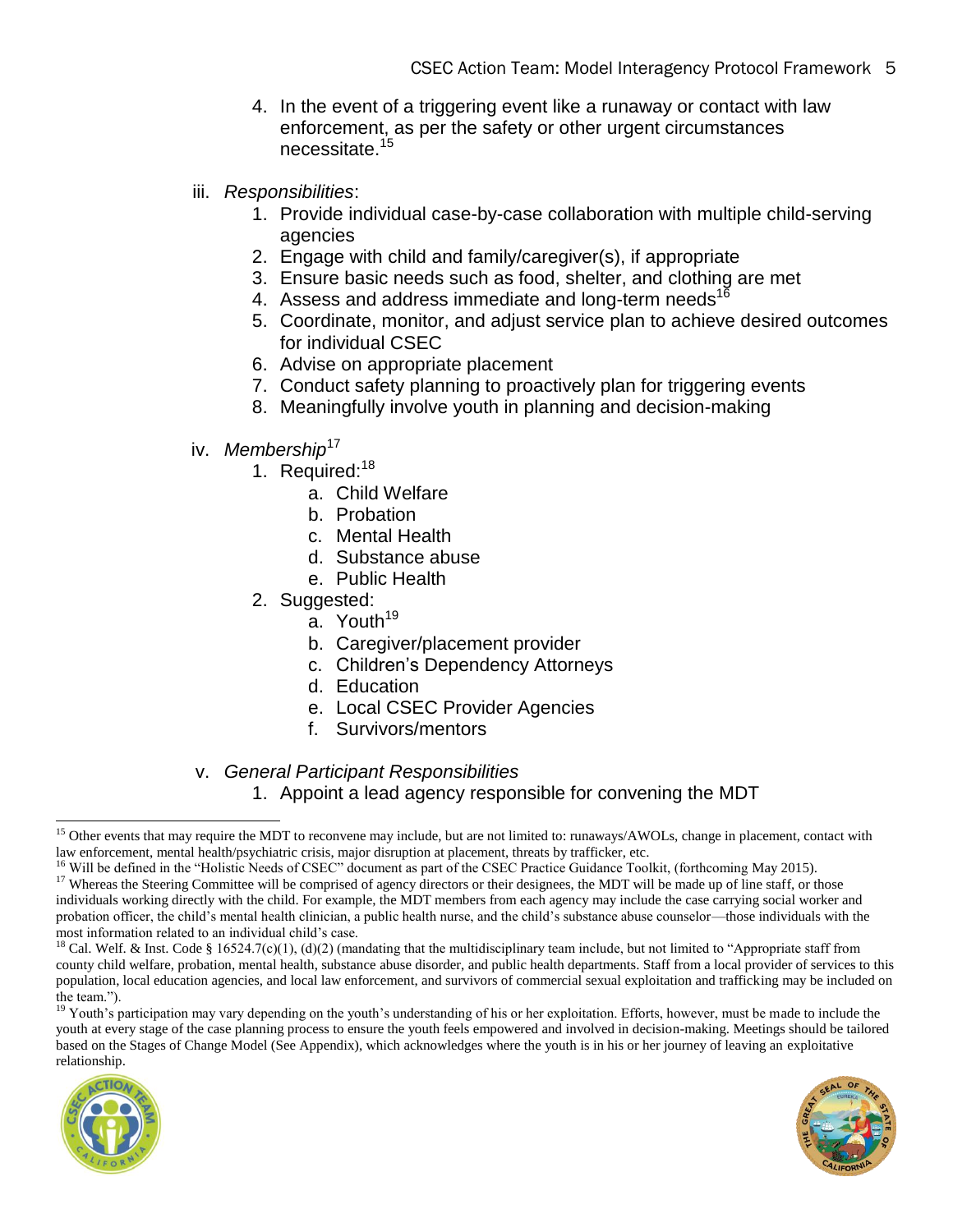- 2. Attend regularly and participate collaboratively
- 3. Ensure child accesses services and supports decided upon in the MDT
- c. Mandatory Reporting<sup>20</sup>
	- i. All participating agencies must comply with mandatory reporting laws as set forth in the Child Abuse and Neglect Reporting Act. $21$
	- ii. Mandatory reporters are required to report abuse or neglect when they *know* or have *reasonable suspicion* that the abuse or neglect has occurred.<sup>22</sup>
	- iii. Sexual exploitation is a form of sexual abuse and must be reported by mandated reporters. Sexual exploitation includes: "Conduct involving matter depicting a minor engaged in obscene acts…Any person who knowingly promotes, aids, or assists, employs, uses, persuades, induces, or coerces a child, or any person responsible for a child's welfare, who knowingly permits or encourages a child to engage in, or assist others to engage in, prostitution or a live performance involving obscene sexual conduct…"<sup>23</sup>
- d. Agency Internal Identification and Response Protocols
	- i. Each county agency should create its own internal Identification and Response Protocol that aligns with the Interagency Protocol and defines steps agency staff must take to:
		- 1. Identify CSEC and those children at risk for exploitation,
		- 2. Respond immediately and on an ongoing basis
		- 3. Coordinate and communicate with partner agencies and providers.<sup>24</sup>

# **V. Specific Participant Roles and Responsibilities**

- a. Child Welfare
	- i. Lead the development of the interagency protocol (required)
	- ii. Participate in the MDT (required)
	- iii. Convene and serve as lead agency of steering committee
	- iv. Maintain the child abuse hotline to receive CSEC referrals
	- v. Develop mechanism for tracking CSEC referrals
	- vi. Provide case management
	- vii. Recognizing the unique challenges to engagement, establish trusting relationship with CSEC
	- viii. Develop a service plan to fit CSEC needs in collaboration with other provider agencies

 $^{24}$  Further guidance on Internal Identification and Response Protocols will be provided as part of the CSEC Practice Guidance Toolkit, (forthcoming March 2015).





l  $^{20}$  Cal. Penal Code §§ 11164-11174.3.

 $^{21}$  *Id.* 

 $22$  Cal. Penal Code § 11166(a) (requiring that a mandated reporter make a report to the child abuse agency when the "mandated reporter, in his or her professional capacity or within the scope of his or her employment, has knowledge of or observe a child whom the mandated reporter knows or reasonably suspects has been the victim of child abuse or neglect.").

<sup>&</sup>lt;sup>23</sup> Cal. Penal Code § 11165.1(c)(1-3).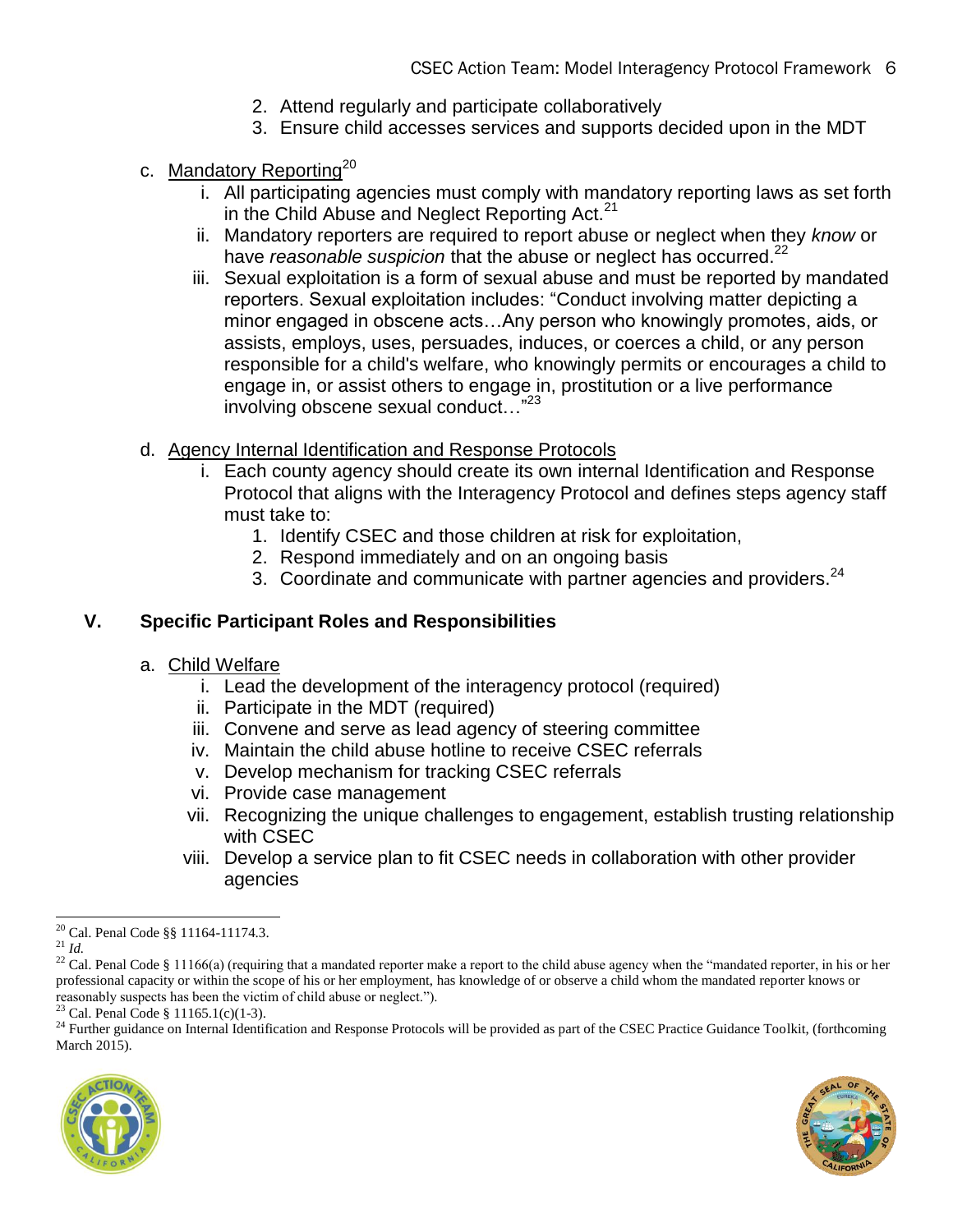- ix. Connect child to crisis prevention and intervention services that meet the needs of CSEC
- x. Provide aggregate child welfare data on identified CSEC to steering committee including, but not limited to, the current status of each youth, (e.g. placement type, AWOL, etc.), the placement type, and services received
- xi. Provide court reports pertaining to victim's case as needed
- b. Probation
	- i. Participate in the development of the interagency protocol (required)
	- ii. Participate in MDT (required)
	- iii. Participate in Steering Committee
	- iv. Develop mechanism for tracking CSEC
	- v. Perform juvenile intake investigations and make recommendations for appropriate action if CSEC has an open case or has been arrested
		- 1. Investigate and evaluate circumstances of victim's exploitation, including interviewing offender(s), parents, relatives, collateral sources, witnesses, victims, and law enforcement
	- vi. Provide case management
	- vii. Recognizing the unique challenges to engagement, establish trusting relationship with CSEC
	- viii. Develop a service plan to fit CSEC needs in collaboration with other provider agencies
	- ix. Connect child to crisis prevention and intervention services
	- x. Provide court reports pertaining to victim's case as needed
- c. Mental Health
	- i. Participate in the development of the interagency protocol (required)
	- ii. Participate in MDT (required)
	- iii. Participate in Steering Committee
	- iv. Develop mechanism for tracking CSEC
	- v. Perform assessment of CSEC victim's mental health and recommend services
	- vi. Coordinate specialized mental health services for victim
	- vii. Provide guidance about mental health supports in placement that may be particularly helpful for CSEC (e.g. respite, mobile crisis response)
- d. Public Health
	- i. Participate in the development of the interagency protocol (required)
	- ii. Participate in MDT (required)
	- iii. Participate in Steering Committee
	- iv. Develop mechanism for tracking CSEC
	- v. Perform medical evaluation of CSEC victim
	- vi. Coordinate appropriate response and services specific to CSEC
	- vii. Provide information related to reproductive and sexual health including access to contraceptives, HIV prophylaxis, and treatment for STIs/STDs to CSEC



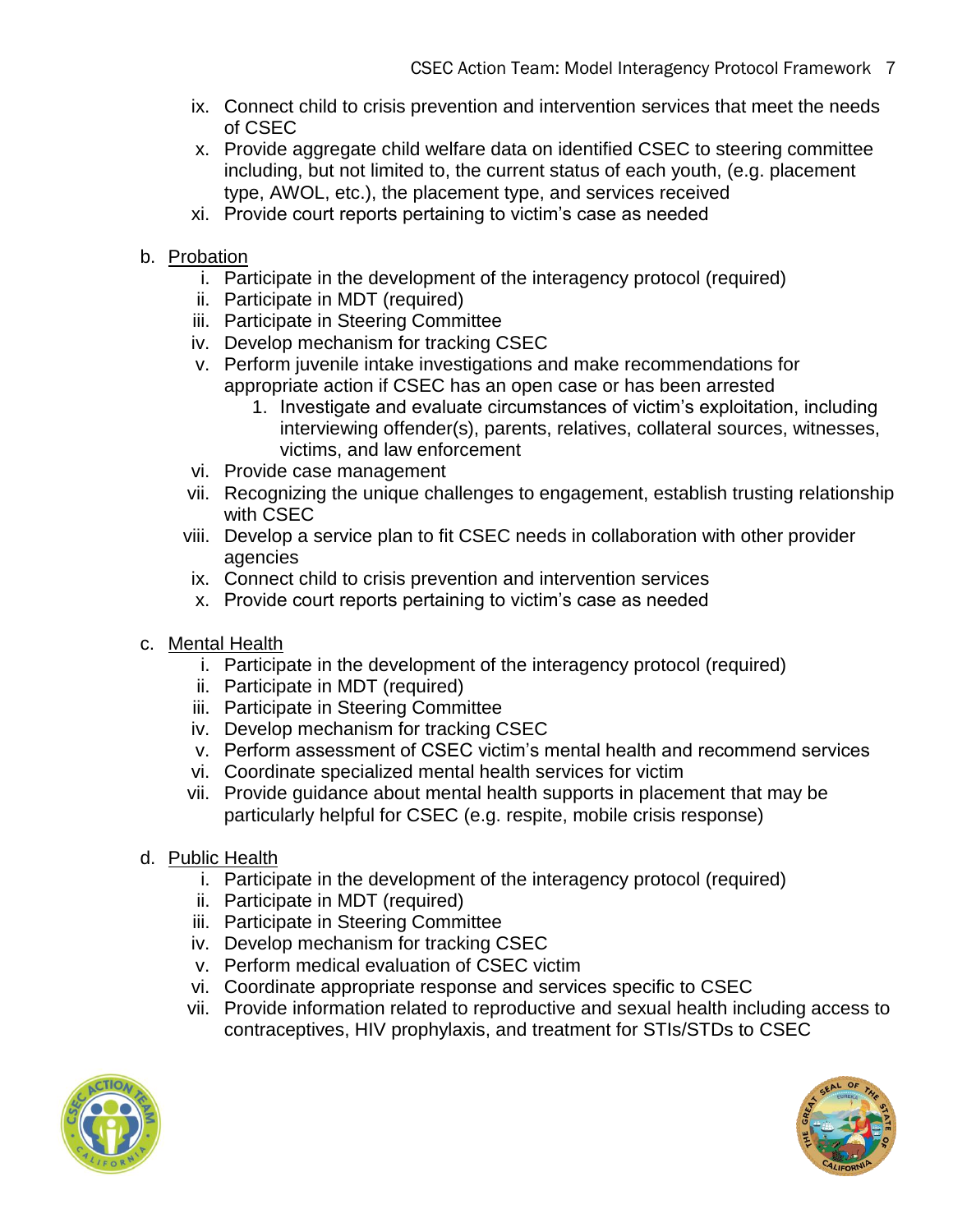- e. Substance Abuse
	- i. Participate in MDT (required)
	- ii. Participate in Steering Committee
	- iii. Participate in the development of the interagency protocol
	- iv. Develop mechanism for tracking CSEC
	- v. Perform substance abuse assessment of CSEC recognizing that some exploited children use substances as a coping mechanism
- f. Juvenile Court
	- i. Participate in the development of the interagency protocol (required)
	- ii. Appoint dependency and delinquency court representatives to Steering **Committee**
	- iii. Develop mechanism for tracking CSEC
	- iv. Ensure coordinated response for CSEC
- g. Education $^{25}$ 
	- i. Participate in Steering Committee
	- ii. Participate in the development of the interagency protocol
	- iii. Participate in MDT
	- iv. Develop mechanism for tracking CSEC
	- v. Assess CSEC's educational needs, recognizing that these children may be behind in school or school may be a trigger because they were recruited from school
	- vi. Coordinate appropriate response to meet victim's educational needs, including but not limited to, assisting in enrolling youth, addressing truancy issues, ensuring credits have been gathered and applied, etc.
- h. Children's Dependency Attorneys
	- i. Participate in Steering Committee
	- ii. Participate in the development of the interagency protocol
	- iii. Participate in MDT (may be attorney or representative including an investigator)
	- iv. Develop mechanism for tracking CSEC
	- v. Recognizing the unique challenges to engagement, establish trusting relationship with CSEC
	- vi. Maintain frequent communication with client to ensure frequently changing needs are addressed as the child moves through the stages of exploitation.
- i. District Attorney
	- i. Participate in Steering Committee
	- ii. Participate in the development of the interagency protocol
	- iii. Develop mechanism for tracking CSEC

<sup>&</sup>lt;sup>25</sup> Include the County Office of Education, Foster Youth Services Program, and the AB 490 liaison from each school district with a significant population of foster/probation youth.



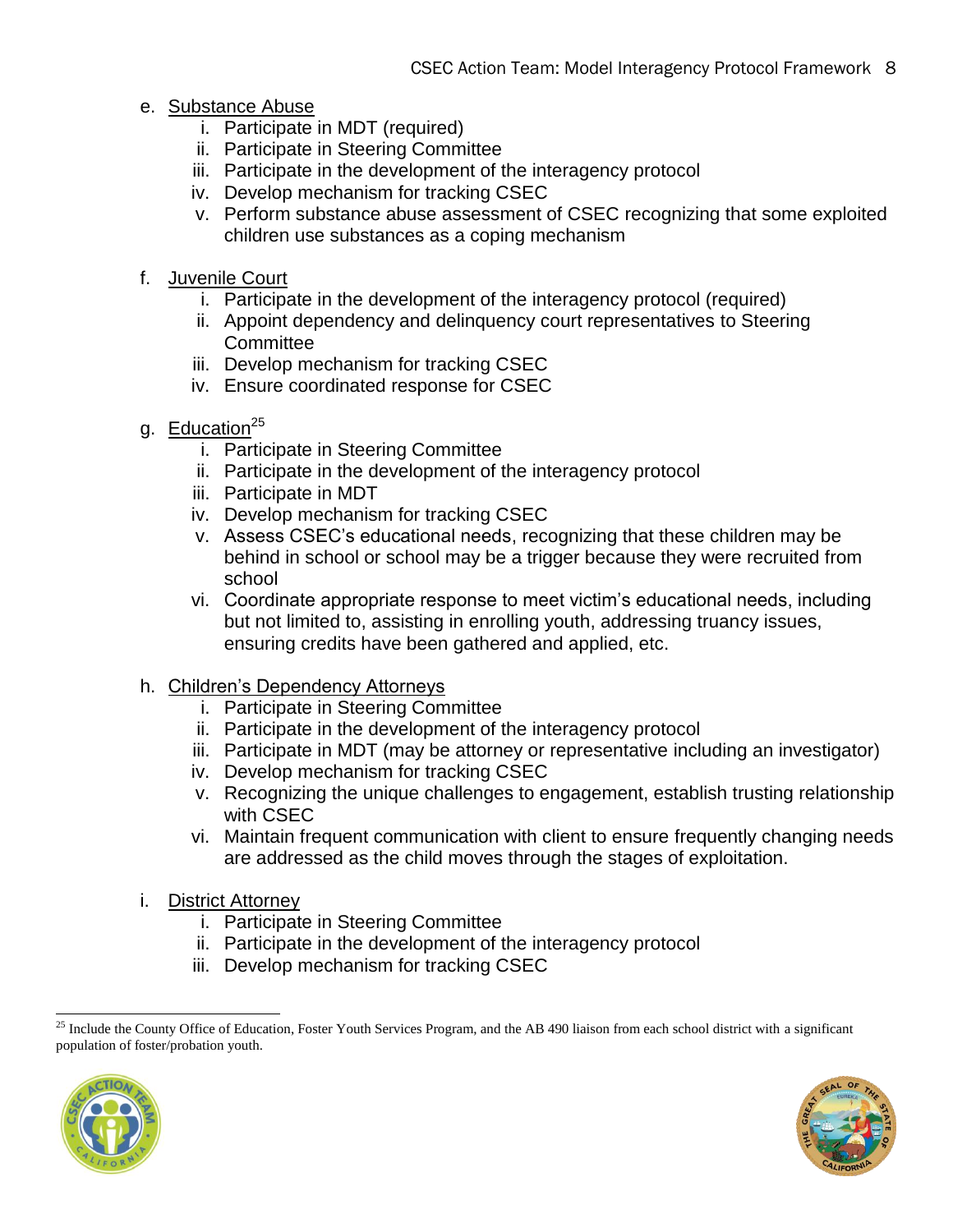- j. Public Defender
	- i. Participate in Steering Committee
	- ii. Participate in the development of the interagency protocol
	- iii. Develop mechanism for tracking CSEC
	- iv. Recognizing the unique challenges to engagement, establish trusting relationship with CSEC
	- v. Maintain frequent communication with client to ensure frequently changing needs are addressed as the child moves through the stages of exploitation.
- k. Survivors
	- i. Participate in Steering Committee
	- ii. Participate in the development of the interagency protocol
	- iii. Participate in MDT as appropriate/when desired by youth
	- iv. Provide advocacy and mentorship as needed to the youth
	- v. Engage youth and develop relationship with key adults outside of the public agencies
- l. Direct Service Providers/Civil Legal Advocates
	- i. Participate in Steering Committee
	- ii. Participate in the development of the interagency protocol
	- iii. Participate in MDT as appropriate/when desired by youth
	- iv. Develop mechanism for tracking CSEC
	- v. Assess the holistic legal needs of the client
- m. Law Enforcement
	- i. Participate in Steering Committee
	- ii. Participate in the development of the interagency protocol
	- iii. Develop mechanism for tracking CSEC
	- iv. Promptly report known or suspected child abuse/neglect to the child abuse hotline
- n. County Counsel
	- i. Participate in Steering Committee
	- ii. Participate in the development of the interagency protocol
	- iii. Ensure compliance with all state and federal information sharing, confidentiality and self-incrimination protections



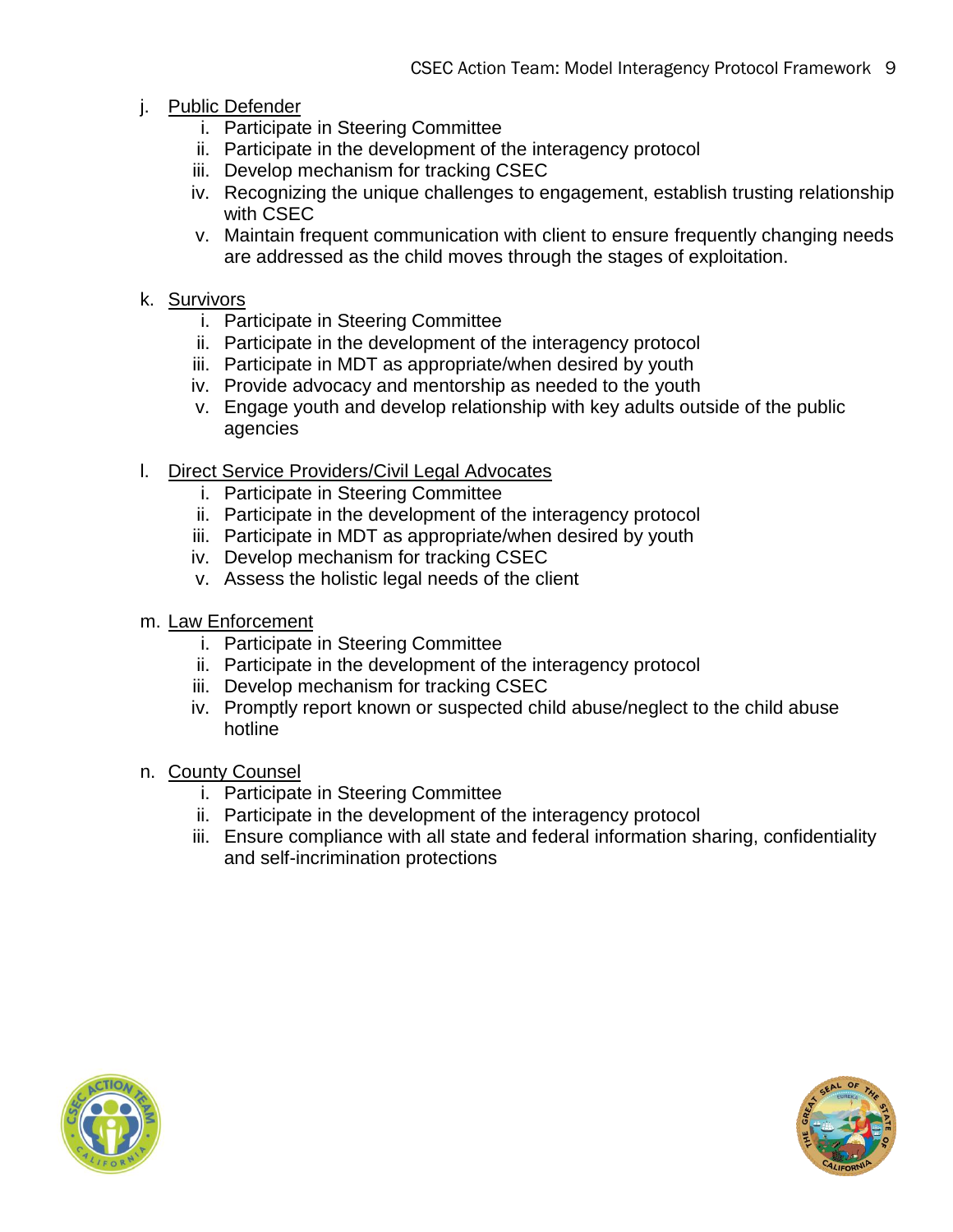



# **Appendix**

Terms used in the Model Interagency Protocol Framework:

# **I. Victim-Centered**

A victim-centered approach places the victim at the heart of the planning and implementation of services in a meaningful way. This approach requires effort to engage and inform the victim so that she/he is empowered throughout the process.

# **II. Trauma-Informed**

- a. According to the Substance Abuse and Mental Health Services Administration (SAMHSA), "A program, organization, or system that is trauma-informed:
	- 1. Realizes the widespread impact of trauma and understands potential paths for recovery;
	- 2. Recognizes the signs and symptoms of trauma in clients, families, staff, and others involved with the system;
	- 3. Responds by fully integrating knowledge about trauma into policies, procedures, and practices; and
	- 4. Seeks to actively resist re-traumatization."<sup>1</sup>
- b. "Trauma-Informed Care is a strengths-based framework that is grounded in an understanding of and responsiveness to the impact of trauma, that emphasizes physical, psychological, and emotional safety for both providers and survivors, and that creates opportunities for survivors to rebuild a sense of control and empowerment."<sup>2</sup>

# **III. Strengths-Based**

l

A strengths based approach refers to "policies, practice methods, and strategies that identify and draw upon the strengths of children, families, and communities. Strengthsbased practice involves a shift from a deficit approach, which emphasizes problems and pathology, to a positive partnership with the family. The approach acknowledges each child

Copyright © 2015 Child Welfare Council Commercially Sexually Exploited Children (CSEC) Action Team. All Rights Reserved.



The California Department of Social Services (CDSS) provided funding for the development of these documents as samples of promising practice. The opinions expressed herein are solely those of the authors and not of CDSS.

<sup>&</sup>lt;sup>1</sup> SUBSTANCE ABUSE AND MENTAL HEALTH ADMINISTRATION, TRAUMA INFORMED APPROACH AND TRAUMA-SPECIFIC INTERVENTIONS, http://www.samhsa.gov/nctic/trauma-interventions (last visited Dec. 31, 2014).

<sup>2</sup> Hopper, E.K., Bassuk, E. L., & Olivey, J., *Shelter from the storm: trauma-informed care in homelessness services settings*, *The Open Health Services and Policy Journal, 3,* 80-100 (2010).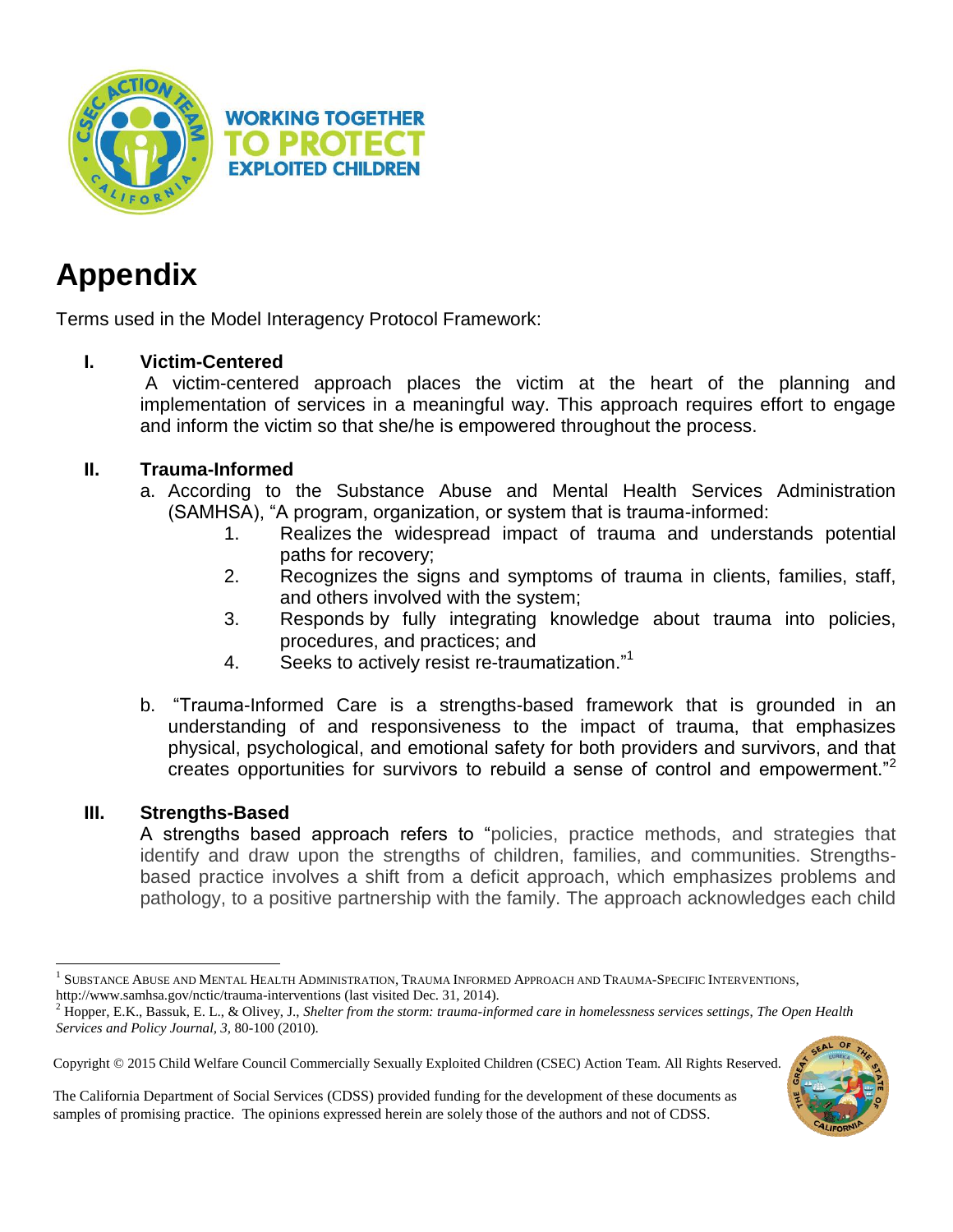and family's unique set of strengths and challenges, and engages the family as a partner in developing and implementing the service plan."<sup>3</sup>

# **IV. Stages of Change Model**

- a. The Stages of Changes Model (SCM) was originally developed in the 1970s and early 1980s in the context of working with addicts. Recognizing that change does not occur in one step, the model lays out the sequential steps change requires: pre-contemplation, contemplation, preparation, action and maintenance. Since its original development, SCM has since been used in a range of fields to help service providers understand and effectively respond to the process of behavior change.
- b. Girls Educational Mentoring Services (GEMS), a New York based organization that works with CSEC, connected the SCM to CSEC. A CSEC in "pre-contemplation" denies being sexually exploited. At the stage of "contemplation" a CSEC acknowledges abuse but is not yet prepared to leave. By the "preparation" stage, a CSEC is committed to leave and open to services offered. At the "action" stage, a CSEC is actively leaving the life. The final stage of "maintenance" involves skill building for a new life, avoiding triggers and remaining out of the life. The SCM also acknowledges that "relapse," another stage, occurs and is a necessary step to full recovery and maintenance.<sup>4</sup>

## **V. Vicarious Trauma**

Vicarious trauma occurs when an individual who was not an immediate witness to the trauma absorbs and integrates disturbing aspects of the traumatic experience into his or her own functioning. Symptoms associated with vicarious trauma are very similar to Post Traumatic Stress Disorder. Compassion fatigue may be a precursor to vicarious trauma, and based on some definitions, vicarious trauma and compassion fatigue are essentially equivalent.

<sup>4</sup> For a full description, including direct quotes from survivors at each Stage of Change, *see* WALKER, K. CALIFORNIA CHILD WELFARE COUNCIL, ENDING THE COMMERCIAL SEXUAL EXPLOITATION OF CHILDREN: A CALL FOR MULTI-SYSTEM COLLABORATION, APPENDIX B (2013) *available at*  [http://www.youthlaw.org/fileadmin/ncyl/youthlaw/publications/Ending-CSEC-A-Call-for-Multi-System\\_Collaboration-in-CA.pdf.](http://www.youthlaw.org/fileadmin/ncyl/youthlaw/publications/Ending-CSEC-A-Call-for-Multi-System_Collaboration-in-CA.pdf)





**<sup>3</sup>** U.S. DEPT. OF HEALTH & HUMAN SVCS., ADMIN. OF CHILDREN & FAMILIES, AN INDIVIDUALIZED, STRENGTHS-BASED APPROACH IN PUBLIC CHILD WELFARE DRIVEN SYSTEMS OF CARE, https://www.childwelfare.gov/pubs/acloserlook/strengthsbased/strengthsbased1.cfm (last visited Dec. 31, 2014).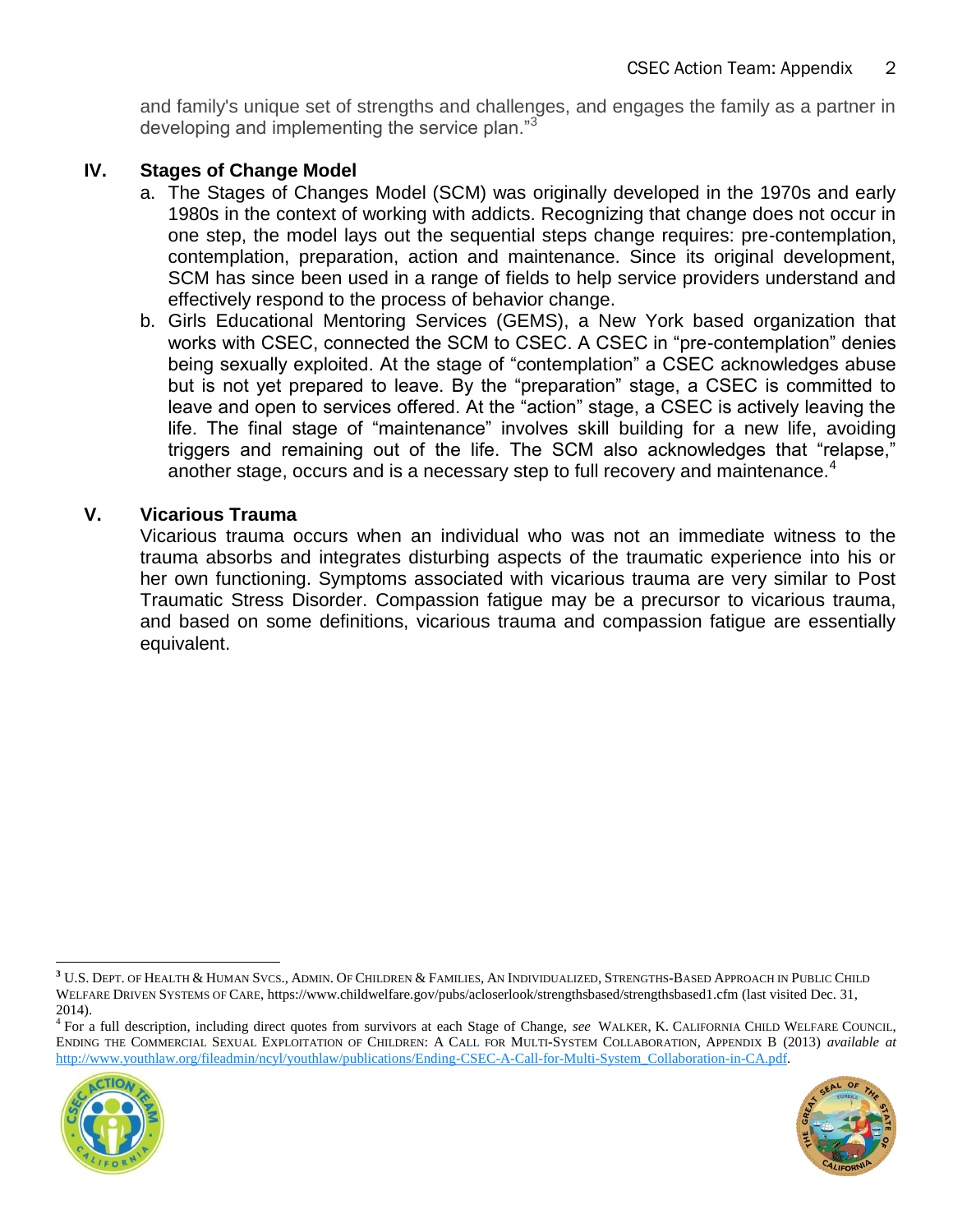

# **Acknowledgments**

The CSEC Model Interagency Protocol Framework and its supporting documents are the result of significant work and collaboration among the agencies and partners listed below. We thank the representatives from the following agencies and organizations for their substantive guidance, expertise, and participation in the CSEC Action Team efforts:

- Alameda County Behavioral Health Care Services
- Alliance for Children's Rights
- Bridget's Dream
- California Administrative Office of the Courts
- California Alliance of Child and Family Services
- California Assembly Human Services Committee
- California Attorney General's Office
- California Coalition for Youth
- California Community Colleges Chancellor's Office, Foster & Kinship Care Education
- California Department of Education
- California Department of Health Care Services
- California Department of Justice
- California Department of Social Services
- California Health and Human Services Agency
- California Senate Human Services Committee
- California Social Work Education Center
- Coalition to Abolish Slavery and Trafficking, Los Angeles
- County of Los Angeles Office of the County Counsel
- County Welfare Directors' Association of California
- Courage Worldwide
- Crittenton Services of Southern California
- Family Builders
- Frank Kiang Medical Center Asian Health Services
- Grossmont Union High School District
- Human Services Agency of San Francisco
- I.E. Communications, LLC
- JPG Consultants
- Judicial Council of California
- Larkin Street Youth Services
- Los Angeles Commission of Children & Families
- Los Angeles County Council's Office
- Los Angeles County Department of Children and Family Services